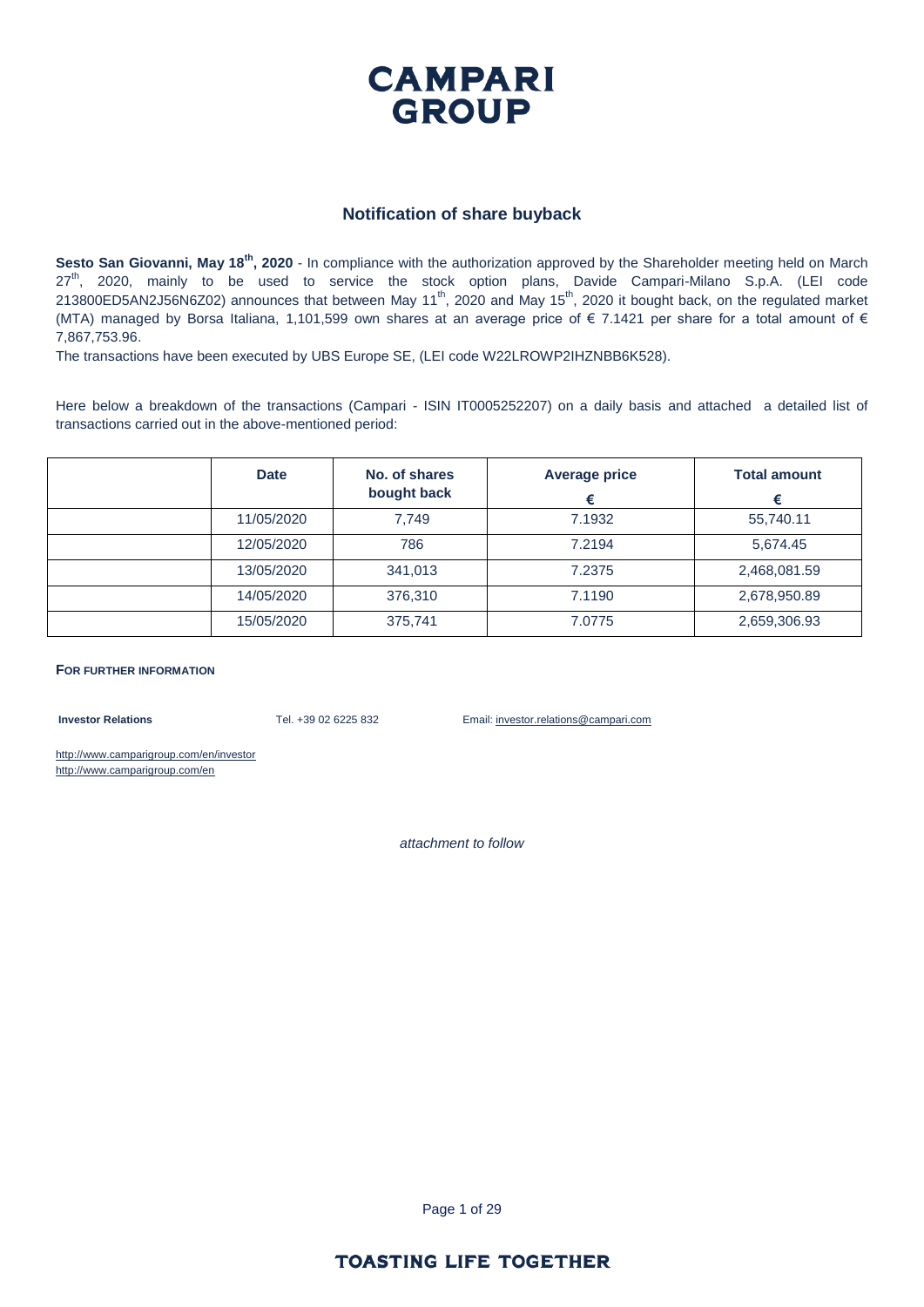# **CAMPARI**<br>GROUP

| <b>Date</b> | hour     | A/V          |            | <b>Price</b> | No. of<br><b>Shares</b> |
|-------------|----------|--------------|------------|--------------|-------------------------|
| 11/05/2020  | 18:22:21 | Α            | <b>EUR</b> | 7,204        | 487                     |
| 11/05/2020  | 17:57:55 | Α            | <b>EUR</b> | 7,194        | 951                     |
| 11/05/2020  | 17:30:58 | A            | <b>EUR</b> | 7,21         | 7                       |
| 11/05/2020  | 17:02:18 | Α            | <b>EUR</b> | 7,21         | 885                     |
| 11/05/2020  | 16:31:22 | A            | <b>EUR</b> | 7,162        | 346                     |
| 11/05/2020  | 16:31:13 | Α            | <b>EUR</b> | 7,162        | 2                       |
| 11/05/2020  | 16:28:52 | A            | <b>EUR</b> | 7,162        | 1000                    |
| 11/05/2020  | 16:12:59 | Α            | <b>EUR</b> | 7,172        | 1401                    |
| 11/05/2020  | 16:05:47 | A            | <b>EUR</b> | 7,178        | 834                     |
| 11/05/2020  | 14:21:25 | Α            | <b>EUR</b> | 7,208        | 50                      |
| 11/05/2020  | 13:18:09 | A            | <b>EUR</b> | 7,208        | 642                     |
| 11/05/2020  | 13:18:04 | A            | <b>EUR</b> | 7,208        | 272                     |
| 11/05/2020  | 11:28:39 | A            | <b>EUR</b> | 7,25         | 798                     |
| 11/05/2020  | 11:25:41 | Α            | <b>EUR</b> | 7,25         | 20                      |
| 11/05/2020  | 11:24:42 | A            | <b>EUR</b> | 7,25         | 54                      |
| 12/05/2020  | 09:30:21 | A            | <b>EUR</b> | 7,24         | 281                     |
| 12/05/2020  | 09:30:21 | A            | <b>EUR</b> | 7,24         | 55                      |
| 12/05/2020  | 08:08:30 | Α            | <b>EUR</b> | 7,204        | 450                     |
| 13/05/2020  | 16:29:02 | A            | <b>EUR</b> | 7,23         | 485                     |
| 13/05/2020  | 16:29:02 | A            | <b>EUR</b> | 7,23         | 2434                    |
| 13/05/2020  | 16:29:02 | A            | <b>EUR</b> | 7,232        | 867                     |
| 13/05/2020  | 16:29:02 | Α            | <b>EUR</b> | 7,232        | 1350                    |
| 13/05/2020  | 16:29:02 | A            | <b>EUR</b> | 7,232        | 459                     |
| 13/05/2020  | 16:29:02 | Α            | <b>EUR</b> | 7,232        | 397                     |
| 13/05/2020  | 16:29:02 | Α            | <b>EUR</b> | 7,232        | 169                     |
| 13/05/2020  | 16:29:02 | Α            | <b>EUR</b> | 7,232        | 1500                    |
| 13/05/2020  | 16:29:02 | Α            | <b>EUR</b> | 7,232        | 871                     |
| 13/05/2020  | 16:29:02 | А            | <b>EUR</b> | 7,232        | 299                     |
| 13/05/2020  | 16:29:02 | Α            | <b>EUR</b> | 7,232        | 3825                    |
| 13/05/2020  | 16:29:02 | Α            | <b>EUR</b> | 7,232        | 1279                    |
| 13/05/2020  | 16:28:47 | A            | <b>EUR</b> | 7,232        | 545                     |
| 13/05/2020  | 16:28:47 | Α            | <b>EUR</b> | 7,232        | 1245                    |
| 13/05/2020  | 16:28:29 | Α            | <b>EUR</b> | 7,232        | 640                     |
| 13/05/2020  | 16:28:29 | А            | <b>EUR</b> | 7,232        | 751                     |
| 13/05/2020  | 16:27:47 | Α            | <b>EUR</b> | 7,226        | 1266                    |
| 13/05/2020  | 16:27:47 | Α            | <b>EUR</b> | 7,226        | 722                     |
| 13/05/2020  | 16:27:47 | Α            | <b>EUR</b> | 7,226        | 2572                    |
| 13/05/2020  | 16:27:47 | Α            | <b>EUR</b> | 7,226        | 1605                    |
| 13/05/2020  | 16:27:47 | Α            | <b>EUR</b> | 7,226        | 308                     |
| 13/05/2020  | 16:27:47 | Α            | <b>EUR</b> | 7,226        | 1478                    |
| 13/05/2020  | 16:27:47 | Α            | <b>EUR</b> | 7,226        | 623                     |
| 13/05/2020  | 16:27:37 | A            | <b>EUR</b> | 7,226        | 1433                    |
|             |          | Page 2 of 29 |            |              |                         |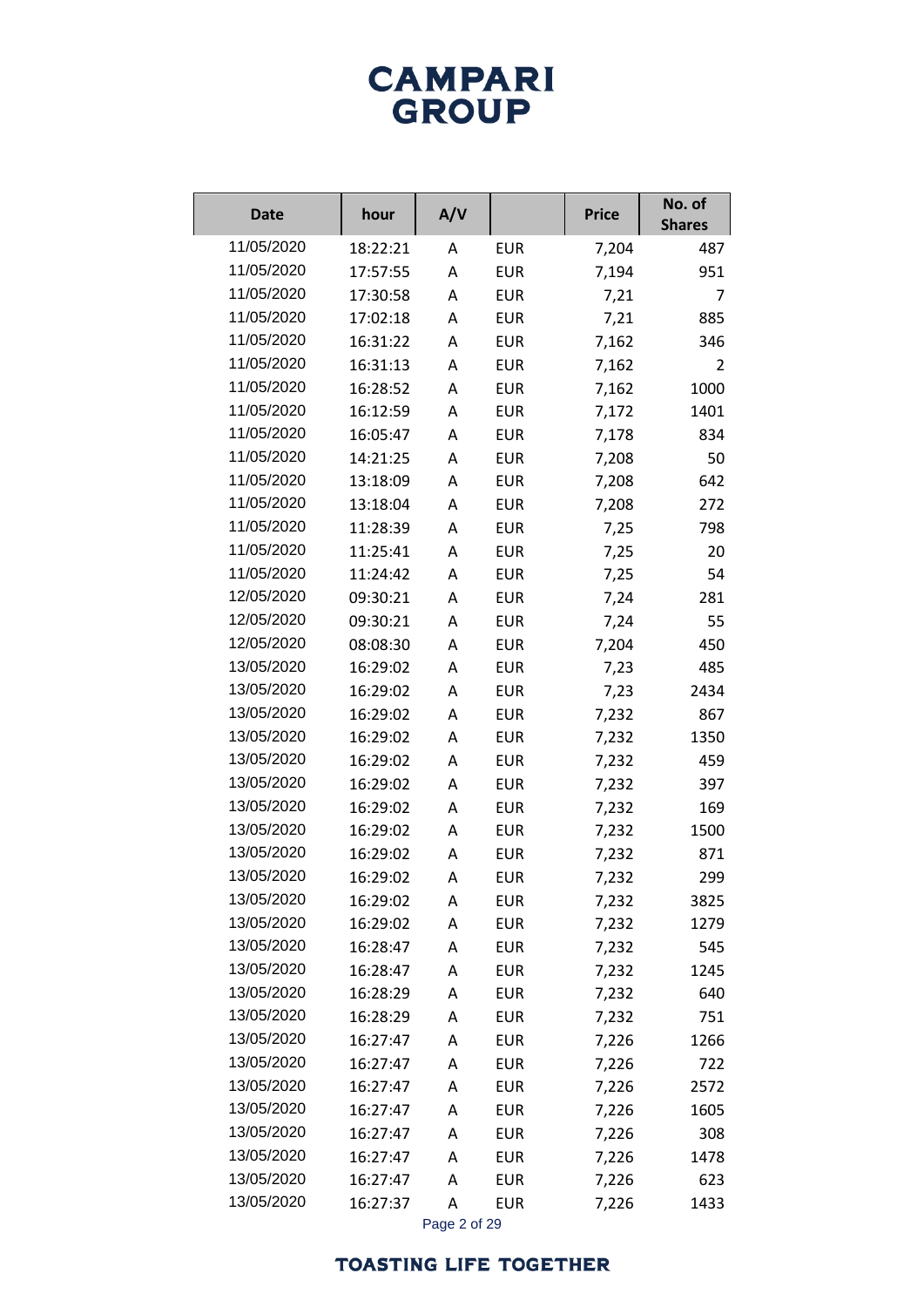**CAMPARI** GROUP

| 13/05/2020 | 16:27:37 | A | <b>EUR</b> | 7,226 | 1139 |
|------------|----------|---|------------|-------|------|
| 13/05/2020 | 16:27:37 | A | EUR        | 7,226 | 732  |
| 13/05/2020 | 16:27:37 | A | EUR        | 7,226 | 567  |
| 13/05/2020 | 16:27:37 | A | EUR        | 7,226 | 567  |
| 13/05/2020 | 16:25:34 | A | EUR        | 7,216 | 1327 |
| 13/05/2020 | 16:25:22 | A | <b>EUR</b> | 7,226 | 618  |
| 13/05/2020 | 16:25:22 | A | EUR        | 7,226 | 751  |
| 13/05/2020 | 16:25:22 | А | <b>EUR</b> | 7,224 | 1120 |
| 13/05/2020 | 16:25:22 | A | EUR        | 7,226 | 1269 |
| 13/05/2020 | 16:25:22 | А | EUR        | 7,226 | 1265 |
| 13/05/2020 | 16:24:55 | A | EUR        | 7,234 | 515  |
| 13/05/2020 | 16:24:55 | А | <b>EUR</b> | 7,234 | 862  |
| 13/05/2020 | 16:24:54 | A | EUR        | 7,236 | 1319 |
| 13/05/2020 | 16:24:54 | А | EUR        | 7,236 | 1505 |
| 13/05/2020 | 16:24:54 | A | EUR        | 7,236 | 1309 |
| 13/05/2020 | 16:24:54 | А | <b>EUR</b> | 7,236 | 1336 |
| 13/05/2020 | 16:24:04 | A | EUR        | 7,234 | 577  |
| 13/05/2020 | 16:24:04 | А | EUR        | 7,234 | 702  |
| 13/05/2020 | 16:24:04 | A | EUR        | 7,234 | 447  |
| 13/05/2020 | 16:24:04 | А | <b>EUR</b> | 7,234 | 399  |
| 13/05/2020 | 16:23:43 | A | EUR        | 7,23  | 1722 |
| 13/05/2020 | 16:23:24 | A | EUR        | 7,23  | 609  |
| 13/05/2020 | 16:23:24 | A | EUR        | 7,23  | 798  |
| 13/05/2020 | 16:23:24 | А | <b>EUR</b> | 7,23  | 629  |
| 13/05/2020 | 16:22:34 | A | EUR        | 7,23  | 1382 |
| 13/05/2020 | 16:22:34 | A | EUR        | 7,23  | 1068 |
| 13/05/2020 | 16:22:34 | A | EUR        | 7,23  | 179  |
| 13/05/2020 | 16:22:34 | A | <b>EUR</b> | 7,23  | 536  |
| 13/05/2020 | 16:22:34 | A | EUR        | 7,23  | 750  |
| 13/05/2020 | 16:22:34 | A | EUR        | 7,23  | 518  |
| 13/05/2020 | 16:22:34 | Α | <b>EUR</b> | 7,23  | 1420 |
| 13/05/2020 | 16:22:34 | Α | <b>EUR</b> | 7,23  | 2057 |
| 13/05/2020 | 16:22:34 | Α | <b>EUR</b> | 7,23  | 1329 |
| 13/05/2020 | 16:22:34 | Α | <b>EUR</b> | 7,23  | 625  |
| 13/05/2020 | 16:22:34 | Α | <b>EUR</b> | 7,23  | 705  |
| 13/05/2020 | 16:22:18 | Α | <b>EUR</b> | 7,23  | 1277 |
| 13/05/2020 | 16:22:18 | Α | <b>EUR</b> | 7,23  | 1538 |
| 13/05/2020 | 16:21:30 | Α | <b>EUR</b> | 7,228 | 549  |
| 13/05/2020 | 16:21:06 | Α | <b>EUR</b> | 7,23  | 821  |
| 13/05/2020 | 16:21:06 | Α | <b>EUR</b> | 7,23  | 709  |
| 13/05/2020 | 16:21:05 | Α | <b>EUR</b> | 7,232 | 36   |
| 13/05/2020 | 16:21:05 | Α | <b>EUR</b> | 7,232 | 900  |
| 13/05/2020 | 16:21:05 | Α | <b>EUR</b> | 7,232 | 588  |

Page 3 of 29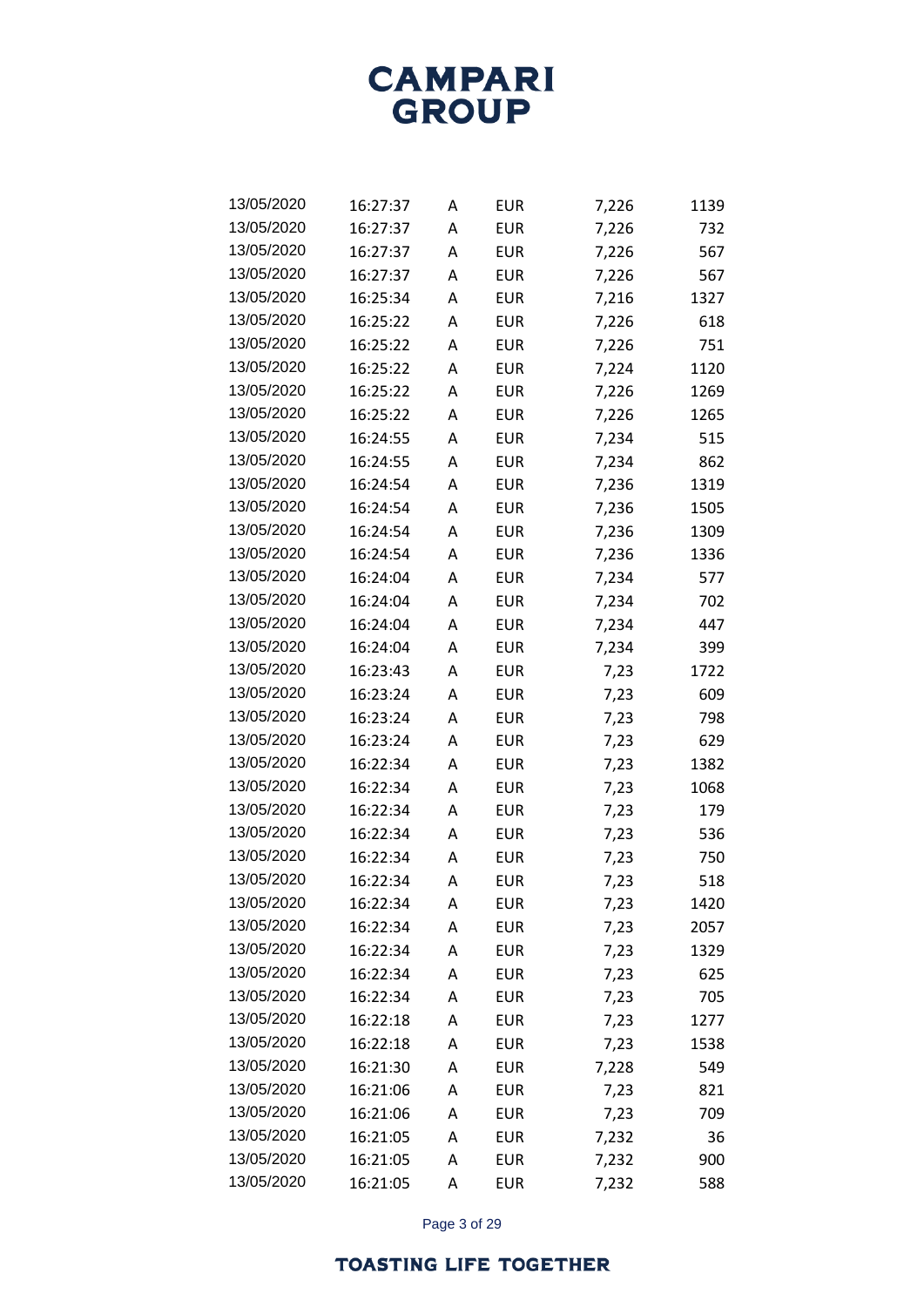**CAMPARI** GROUP

| 13/05/2020 | 16:21:05 | А | EUR        | 7,23  | 1397 |
|------------|----------|---|------------|-------|------|
| 13/05/2020 | 16:21:05 | A | <b>EUR</b> | 7,23  | 703  |
| 13/05/2020 | 16:21:05 | А | EUR        | 7,23  | 900  |
| 13/05/2020 | 16:21:05 | A | <b>EUR</b> | 7,23  | 418  |
| 13/05/2020 | 16:21:05 | Α | <b>EUR</b> | 7,232 | 709  |
| 13/05/2020 | 16:21:05 | A | <b>EUR</b> | 7,232 | 500  |
| 13/05/2020 | 16:21:05 | Α | <b>EUR</b> | 7,232 | 107  |
| 13/05/2020 | 16:21:05 | А | <b>EUR</b> | 7,23  | 709  |
| 13/05/2020 | 16:21:05 | Α | <b>EUR</b> | 7,232 | 2929 |
| 13/05/2020 | 16:21:05 | A | <b>EUR</b> | 7,232 | 1440 |
| 13/05/2020 | 16:21:05 | Α | EUR        | 7,232 | 166  |
| 13/05/2020 | 16:20:34 | A | <b>EUR</b> | 7,232 | 1131 |
| 13/05/2020 | 16:20:09 | Α | <b>EUR</b> | 7,246 | 523  |
| 13/05/2020 | 16:20:09 | A | <b>EUR</b> | 7,246 | 477  |
| 13/05/2020 | 16:20:09 | Α | EUR        | 7,246 | 844  |
| 13/05/2020 | 16:20:09 | A | <b>EUR</b> | 7,244 | 1000 |
| 13/05/2020 | 16:20:09 | Α | <b>EUR</b> | 7,248 | 189  |
| 13/05/2020 | 16:20:09 | A | <b>EUR</b> | 7,246 | 1074 |
| 13/05/2020 | 16:20:09 | Α | EUR        | 7,246 | 606  |
| 13/05/2020 | 16:20:09 | A | <b>EUR</b> | 7,246 | 394  |
| 13/05/2020 | 16:20:09 | Α | <b>EUR</b> | 7,246 | 1251 |
| 13/05/2020 | 16:20:09 | A | <b>EUR</b> | 7,25  | 1539 |
| 13/05/2020 | 16:20:09 | Α | <b>EUR</b> | 7,25  | 1399 |
| 13/05/2020 | 16:20:09 | A | <b>EUR</b> | 7,25  | 1536 |
| 13/05/2020 | 16:20:09 | Α | EUR        | 7,25  | 56   |
| 13/05/2020 | 16:20:09 | A | <b>EUR</b> | 7,25  | 1275 |
| 13/05/2020 | 16:20:09 | Α | <b>EUR</b> | 7,25  | 1367 |
| 13/05/2020 | 16:20:06 | A | <b>EUR</b> | 7,25  | 1331 |
| 13/05/2020 | 16:20:06 | Α | EUR        | 7,25  | 44   |
| 13/05/2020 | 16:20:06 | A | EUR        | 7,25  | 1287 |
| 13/05/2020 | 16:20:06 | Α | <b>EUR</b> | 7,25  | 1349 |
| 13/05/2020 | 16:20:06 | Α | <b>EUR</b> | 7,25  | 1397 |
| 13/05/2020 | 16:20:06 | Α | <b>EUR</b> | 7,25  | 1407 |
| 13/05/2020 | 16:20:06 | A | <b>EUR</b> | 7,25  | 323  |
| 13/05/2020 | 16:20:06 | Α | <b>EUR</b> | 7,25  | 188  |
| 13/05/2020 | 16:20:06 | A | <b>EUR</b> | 7,25  | 555  |
| 13/05/2020 | 16:20:06 | Α | <b>EUR</b> | 7,25  | 1339 |
| 13/05/2020 | 16:20:06 | A | <b>EUR</b> | 7,25  | 1284 |
| 13/05/2020 | 16:20:06 | Α | <b>EUR</b> | 7,25  | 1021 |
| 13/05/2020 | 16:20:06 | Α | <b>EUR</b> | 7,25  | 1513 |
| 13/05/2020 | 16:20:06 | Α | <b>EUR</b> | 7,25  | 774  |
| 13/05/2020 | 16:20:06 | Α | <b>EUR</b> | 7,25  | 1461 |
| 13/05/2020 | 16:20:06 | Α | <b>EUR</b> | 7,25  | 317  |

Page 4 of 29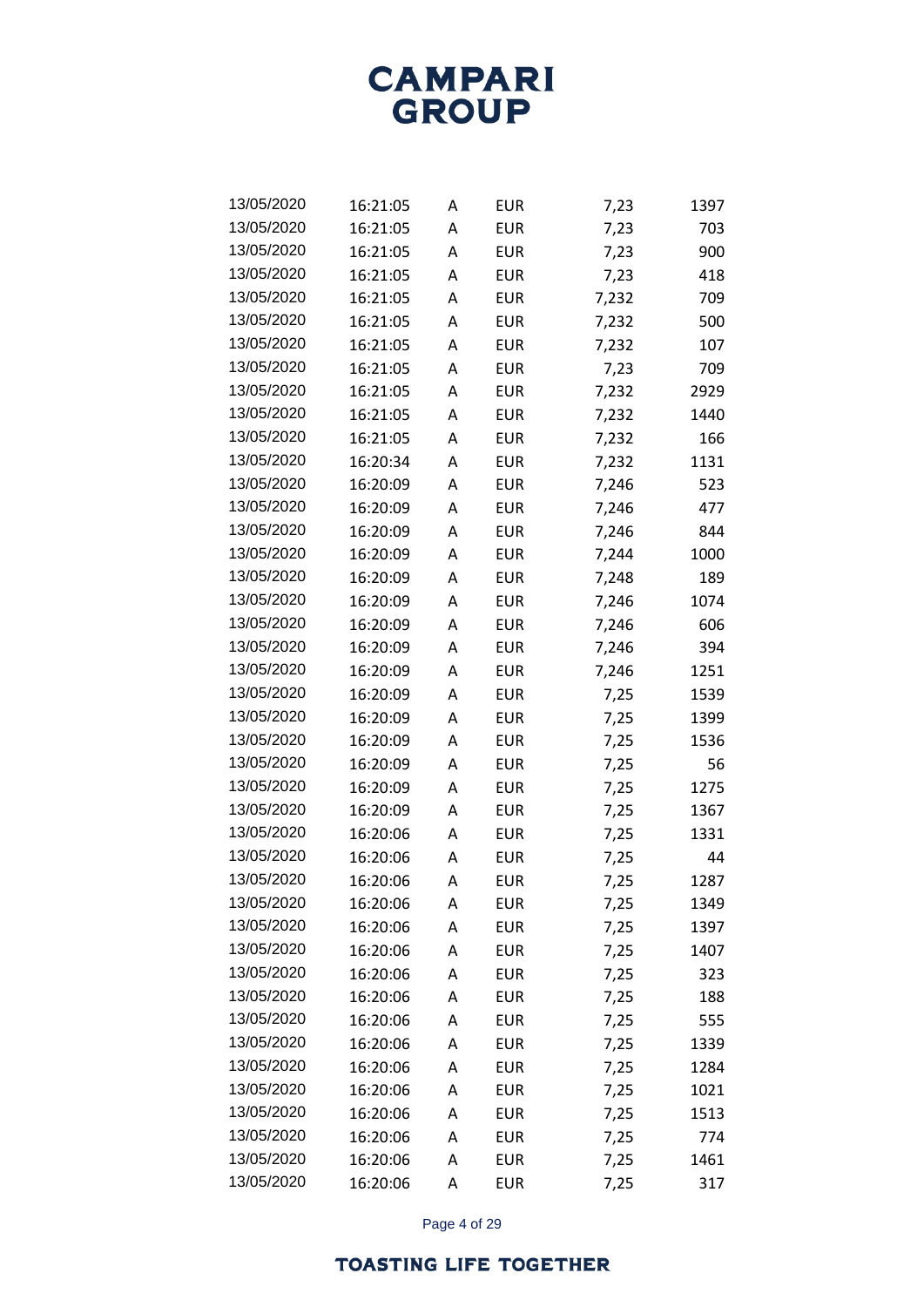

| 13/05/2020 | 16:20:06 | A | EUR        | 7,25  | 985  |
|------------|----------|---|------------|-------|------|
| 13/05/2020 | 16:20:06 | A | EUR        | 7,25  | 1351 |
| 13/05/2020 | 16:20:06 | A | EUR        | 7,25  | 1306 |
| 13/05/2020 | 16:18:12 | A | <b>EUR</b> | 7,262 | 1134 |
| 13/05/2020 | 16:18:12 | A | EUR        | 7,262 | 502  |
| 13/05/2020 | 16:18:12 | A | EUR        | 7,262 | 328  |
| 13/05/2020 | 16:18:12 | A | EUR        | 7,262 | 1196 |
| 13/05/2020 | 16:18:12 | A | EUR        | 7,262 | 1285 |
| 13/05/2020 | 16:17:34 | A | <b>EUR</b> | 7,26  | 226  |
| 13/05/2020 | 16:17:34 | A | <b>EUR</b> | 7,26  | 1493 |
| 13/05/2020 | 16:17:34 | A | EUR        | 7,26  | 171  |
| 13/05/2020 | 16:17:34 | A | EUR        | 7,262 | 1465 |
| 13/05/2020 | 16:17:34 | A | EUR        | 7,262 | 28   |
| 13/05/2020 | 16:17:34 | A | EUR        | 7,26  | 1704 |
| 13/05/2020 | 16:17:34 | A | <b>EUR</b> | 7,26  | 1502 |
| 13/05/2020 | 16:17:34 | A | EUR        | 7,26  | 1325 |
| 13/05/2020 | 16:17:34 | A | <b>EUR</b> | 7,26  | 210  |
| 13/05/2020 | 16:17:34 | A | EUR        | 7,26  | 1314 |
| 13/05/2020 | 16:17:34 | A | <b>EUR</b> | 7,26  | 1470 |
| 13/05/2020 | 16:16:22 | A | EUR        | 7,264 | 561  |
| 13/05/2020 | 16:16:22 | A | EUR        | 7,264 | 905  |
| 13/05/2020 | 16:16:22 | A | EUR        | 7,264 | 695  |
| 13/05/2020 | 16:16:09 | A | EUR        | 7,264 | 1430 |
| 13/05/2020 | 16:16:09 | A | EUR        | 7,264 | 385  |
| 13/05/2020 | 16:16:09 | A | EUR        | 7,264 | 682  |
| 13/05/2020 | 16:16:09 | A | <b>EUR</b> | 7,264 | 1201 |
| 13/05/2020 | 16:16:09 | A | <b>EUR</b> | 7,264 | 1680 |
| 13/05/2020 | 16:16:09 | A | <b>EUR</b> | 7,264 | 1680 |
| 13/05/2020 | 16:16:09 | A | <b>EUR</b> | 7,264 | 2310 |
| 13/05/2020 | 16:14:16 | А | <b>EUR</b> | 7,248 | 3882 |
| 13/05/2020 | 16:14:16 | A | <b>EUR</b> | 7,248 | 751  |
| 13/05/2020 | 16:14:16 | A | <b>EUR</b> | 7,248 | 640  |
| 13/05/2020 | 16:14:16 | A | EUR        | 7,248 | 534  |
| 13/05/2020 | 16:14:16 | A | <b>EUR</b> | 7,248 | 4017 |
| 13/05/2020 | 16:14:16 | Α | EUR        | 7,248 | 800  |
| 13/05/2020 | 16:14:16 | A | <b>EUR</b> | 7,248 | 1300 |
| 13/05/2020 | 16:14:16 | A | <b>EUR</b> | 7,248 | 6163 |
| 13/05/2020 | 16:14:16 | A | <b>EUR</b> | 7,248 | 6158 |
| 13/05/2020 | 15:25:43 | A | EUR        | 7,284 | 816  |
| 13/05/2020 | 15:25:43 | A | <b>EUR</b> | 7,284 | 441  |
| 13/05/2020 | 15:22:15 | A | <b>EUR</b> | 7,284 | 1260 |
| 13/05/2020 | 15:21:02 | A | <b>EUR</b> | 7,284 | 200  |
| 13/05/2020 | 15:21:02 | А | <b>EUR</b> | 7,284 | 1233 |

Page 5 of 29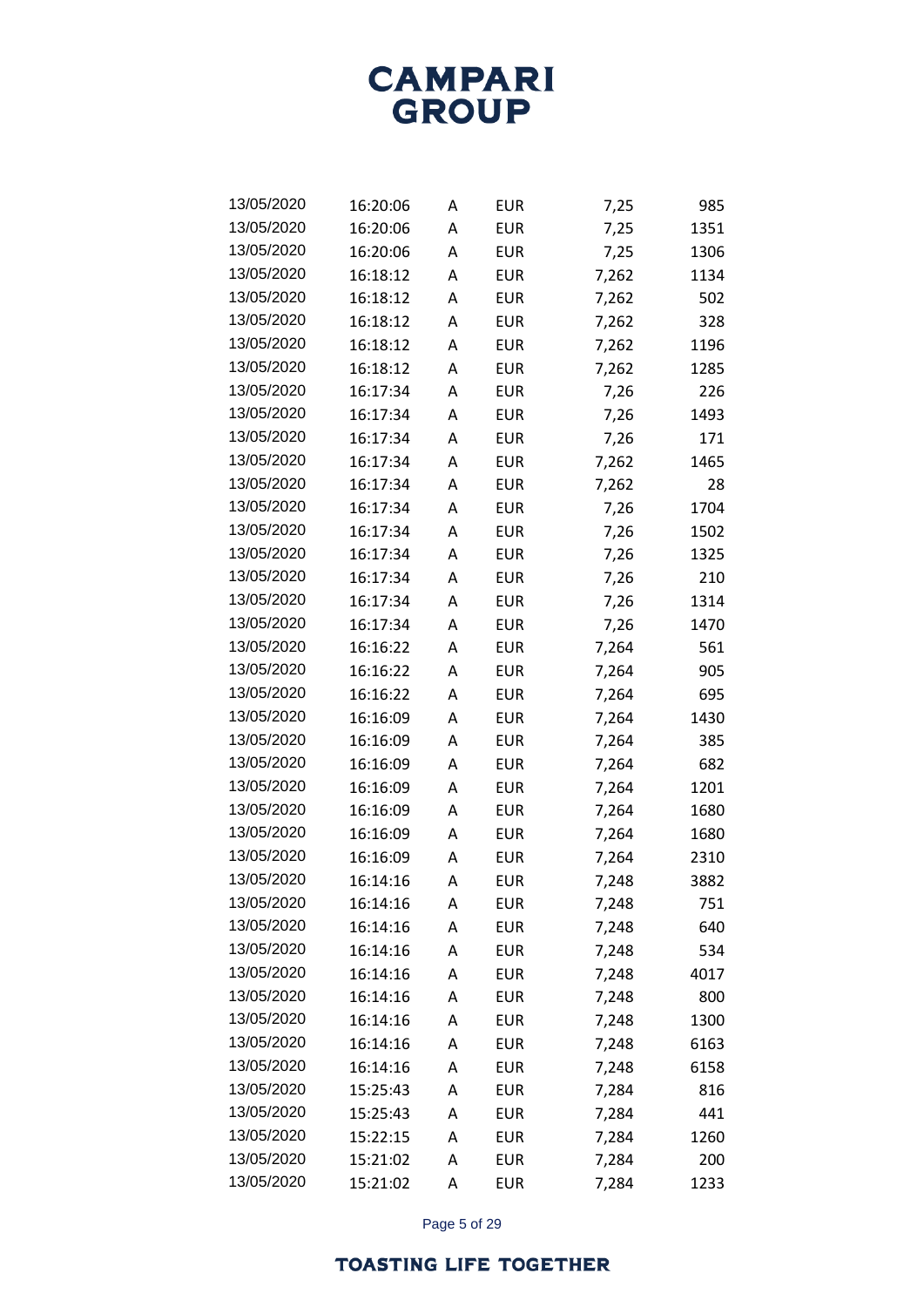

| 13/05/2020 | 15:15:48 | A | EUR        | 7,278 | 1409 |
|------------|----------|---|------------|-------|------|
| 13/05/2020 | 15:11:30 | A | EUR        | 7,278 | 1407 |
| 13/05/2020 | 15:06:59 | A | EUR        | 7,282 | 789  |
| 13/05/2020 | 15:06:40 | A | EUR        | 7,284 | 1241 |
| 13/05/2020 | 15:03:38 | A | EUR        | 7,284 | 1518 |
| 13/05/2020 | 14:56:33 | А | EUR        | 7,268 | 1333 |
| 13/05/2020 | 14:56:05 | A | EUR        | 7,274 | 1369 |
| 13/05/2020 | 14:54:39 | A | EUR        | 7,28  | 1421 |
| 13/05/2020 | 14:54:39 | A | EUR        | 7,282 | 1250 |
| 13/05/2020 | 14:51:35 | A | EUR        | 7,278 | 1433 |
| 13/05/2020 | 14:41:12 | A | EUR        | 7,252 | 1134 |
| 13/05/2020 | 14:41:12 | А | EUR        | 7,252 | 178  |
| 13/05/2020 | 14:36:17 | A | EUR        | 7,25  | 1371 |
| 13/05/2020 | 14:35:08 | A | EUR        | 7,252 | 1273 |
| 13/05/2020 | 14:33:04 | A | EUR        | 7,262 | 1347 |
| 13/05/2020 | 14:33:04 | A | EUR        | 7,262 | 1409 |
| 13/05/2020 | 14:31:00 | A | <b>EUR</b> | 7,262 | 1246 |
| 13/05/2020 | 14:31:00 | A | EUR        | 7,262 | 51   |
| 13/05/2020 | 14:31:00 | A | EUR        | 7,262 | 1326 |
| 13/05/2020 | 14:21:49 | A | EUR        | 7,256 | 1463 |
| 13/05/2020 | 14:18:32 | A | EUR        | 7,254 | 1532 |
| 13/05/2020 | 14:18:32 | A | EUR        | 7,254 | 1415 |
| 13/05/2020 | 14:18:32 | A | EUR        | 7,254 | 106  |
| 13/05/2020 | 14:18:32 | A | EUR        | 7,254 | 1199 |
| 13/05/2020 | 14:08:04 | A | EUR        | 7,244 | 1537 |
| 13/05/2020 | 14:08:04 | A | EUR        | 7,246 | 1531 |
| 13/05/2020 | 14:00:08 | A | EUR        | 7,24  | 699  |
| 13/05/2020 | 14:00:08 | A | EUR        | 7,24  | 599  |
| 13/05/2020 | 14:00:08 | A | <b>EUR</b> | 7,24  | 1241 |
| 13/05/2020 | 14:00:08 | А | EUR        | 7,24  | 1002 |
| 13/05/2020 | 14:00:08 | A | <b>EUR</b> | 7,24  | 1469 |
| 13/05/2020 | 13:57:19 | Α | <b>EUR</b> | 7,24  | 324  |
| 13/05/2020 | 13:57:15 | A | <b>EUR</b> | 7,244 | 1401 |
| 13/05/2020 | 13:51:59 | A | <b>EUR</b> | 7,244 | 1414 |
| 13/05/2020 | 13:49:06 | Α | <b>EUR</b> | 7,24  | 1418 |
| 13/05/2020 | 13:49:06 | A | <b>EUR</b> | 7,24  | 1291 |
| 13/05/2020 | 13:49:06 | A | <b>EUR</b> | 7,24  | 1523 |
| 13/05/2020 | 13:38:01 | A | <b>EUR</b> | 7,232 | 701  |
| 13/05/2020 | 13:38:01 | A | <b>EUR</b> | 7,232 | 626  |
| 13/05/2020 | 13:35:12 | Α | <b>EUR</b> | 7,234 | 1282 |
| 13/05/2020 | 13:35:12 | A | <b>EUR</b> | 7,236 | 1261 |
| 13/05/2020 | 13:34:13 | A | <b>EUR</b> | 7,238 | 142  |
| 13/05/2020 | 13:34:13 | А | <b>EUR</b> | 7,238 | 1368 |

Page 6 of 29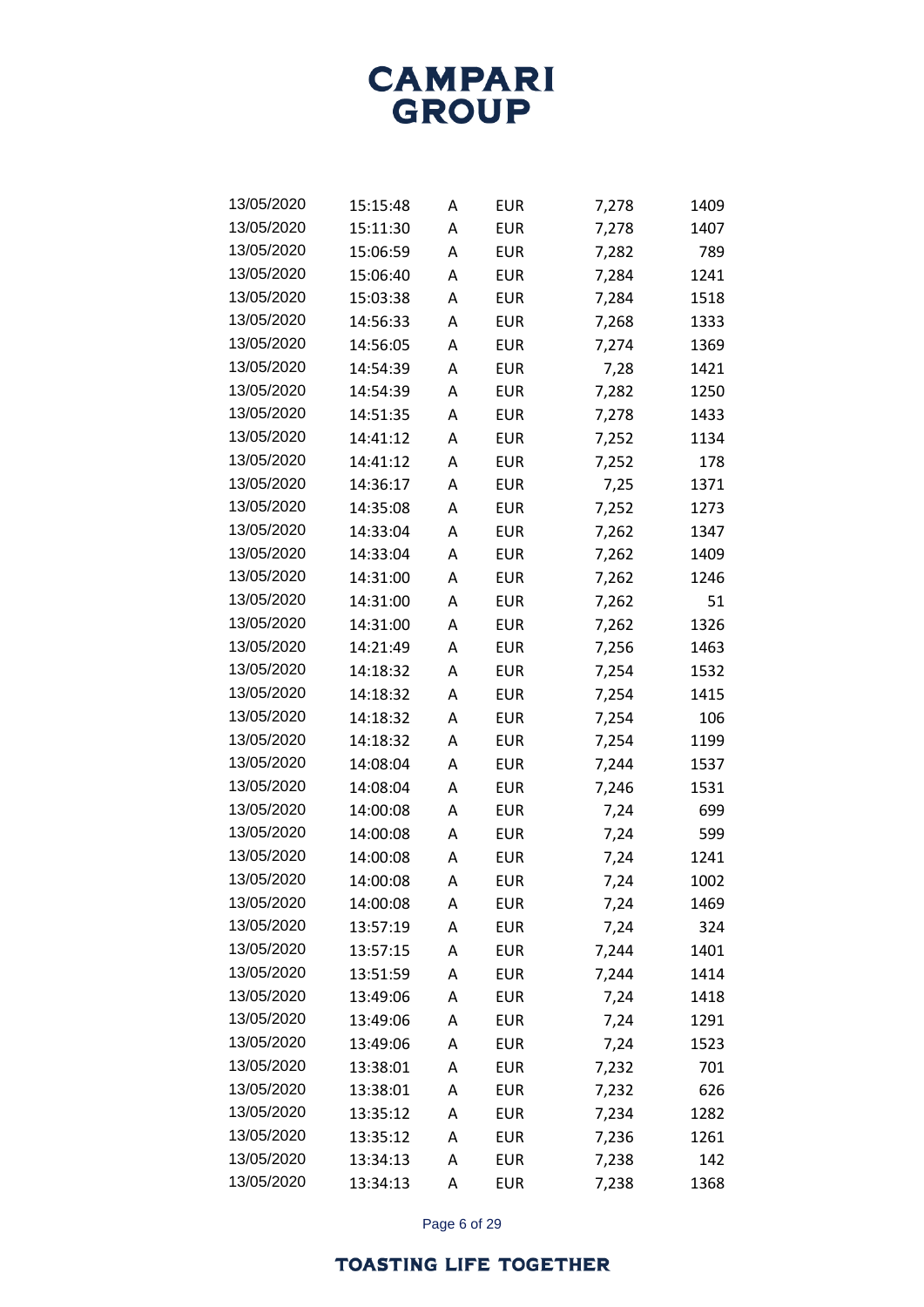**CAMPARI** GROUP

| 13/05/2020 | 13:34:13 | A | EUR        | 7,238 | 216  |
|------------|----------|---|------------|-------|------|
| 13/05/2020 | 13:34:13 | А | EUR        | 7,238 | 923  |
| 13/05/2020 | 13:31:07 | A | <b>EUR</b> | 7,238 | 555  |
| 13/05/2020 | 13:31:07 | A | EUR        | 7,238 | 1000 |
| 13/05/2020 | 13:31:07 | A | EUR        | 7,24  | 1346 |
| 13/05/2020 | 13:31:07 | A | EUR        | 7,238 | 245  |
| 13/05/2020 | 13:31:07 | A | EUR        | 7,238 | 1117 |
| 13/05/2020 | 13:31:07 | A | EUR        | 7,24  | 1130 |
| 13/05/2020 | 13:31:07 | A | EUR        | 7,24  | 1390 |
| 13/05/2020 | 13:31:07 | A | EUR        | 7,24  | 377  |
| 13/05/2020 | 13:25:44 | A | EUR        | 7,226 | 1349 |
| 13/05/2020 | 13:25:44 | A | EUR        | 7,226 | 1241 |
| 13/05/2020 | 13:17:30 | A | EUR        | 7,226 | 1482 |
| 13/05/2020 | 13:09:04 | A | EUR        | 7,216 | 1418 |
| 13/05/2020 | 13:09:00 | A | EUR        | 7,216 | 100  |
| 13/05/2020 | 13:03:20 | A | EUR        | 7,222 | 593  |
| 13/05/2020 | 13:03:20 | A | EUR        | 7,222 | 1391 |
| 13/05/2020 | 13:03:20 | A | EUR        | 7,222 | 745  |
| 13/05/2020 | 13:03:20 | A | EUR        | 7,222 | 197  |
| 13/05/2020 | 13:03:20 | A | EUR        | 7,222 | 1276 |
| 13/05/2020 | 12:45:19 | A | EUR        | 7,208 | 1388 |
| 13/05/2020 | 12:45:19 | A | EUR        | 7,21  | 1302 |
| 13/05/2020 | 12:34:29 | A | EUR        | 7,2   | 1509 |
| 13/05/2020 | 12:34:29 | A | EUR        | 7,2   | 845  |
| 13/05/2020 | 12:34:29 | A | EUR        | 7,2   | 397  |
| 13/05/2020 | 12:34:25 | A | EUR        | 7,202 | 1383 |
| 13/05/2020 | 12:34:25 | A | EUR        | 7,202 | 1525 |
| 13/05/2020 | 12:34:25 | A | EUR        | 7,202 | 1449 |
| 13/05/2020 | 12:26:18 | A | <b>EUR</b> | 7,208 | 1463 |
| 13/05/2020 | 12:22:00 | A | EUR        | 7,208 | 1412 |
| 13/05/2020 | 12:22:00 | Α | <b>EUR</b> | 7,212 | 1494 |
| 13/05/2020 | 12:20:53 | Α | <b>EUR</b> | 7,214 | 1    |
| 13/05/2020 | 12:19:51 | Α | <b>EUR</b> | 7,214 | 111  |
| 13/05/2020 | 12:12:37 | Α | <b>EUR</b> | 7,198 | 92   |
| 13/05/2020 | 12:12:37 | Α | <b>EUR</b> | 7,198 | 1294 |
| 13/05/2020 | 12:09:19 | Α | <b>EUR</b> | 7,194 | 406  |
| 13/05/2020 | 12:09:19 | Α | <b>EUR</b> | 7,194 | 1000 |
| 13/05/2020 | 12:09:19 | Α | <b>EUR</b> | 7,196 | 1248 |
| 13/05/2020 | 12:09:19 | Α | <b>EUR</b> | 7,196 | 1414 |
| 13/05/2020 | 12:09:19 | Α | <b>EUR</b> | 7,196 | 1418 |
| 13/05/2020 | 12:06:29 | Α | <b>EUR</b> | 7,196 | 193  |
| 13/05/2020 | 12:06:29 | A | <b>EUR</b> | 7,196 | 606  |
| 13/05/2020 | 12:03:58 | А | <b>EUR</b> | 7,196 | 410  |

Page 7 of 29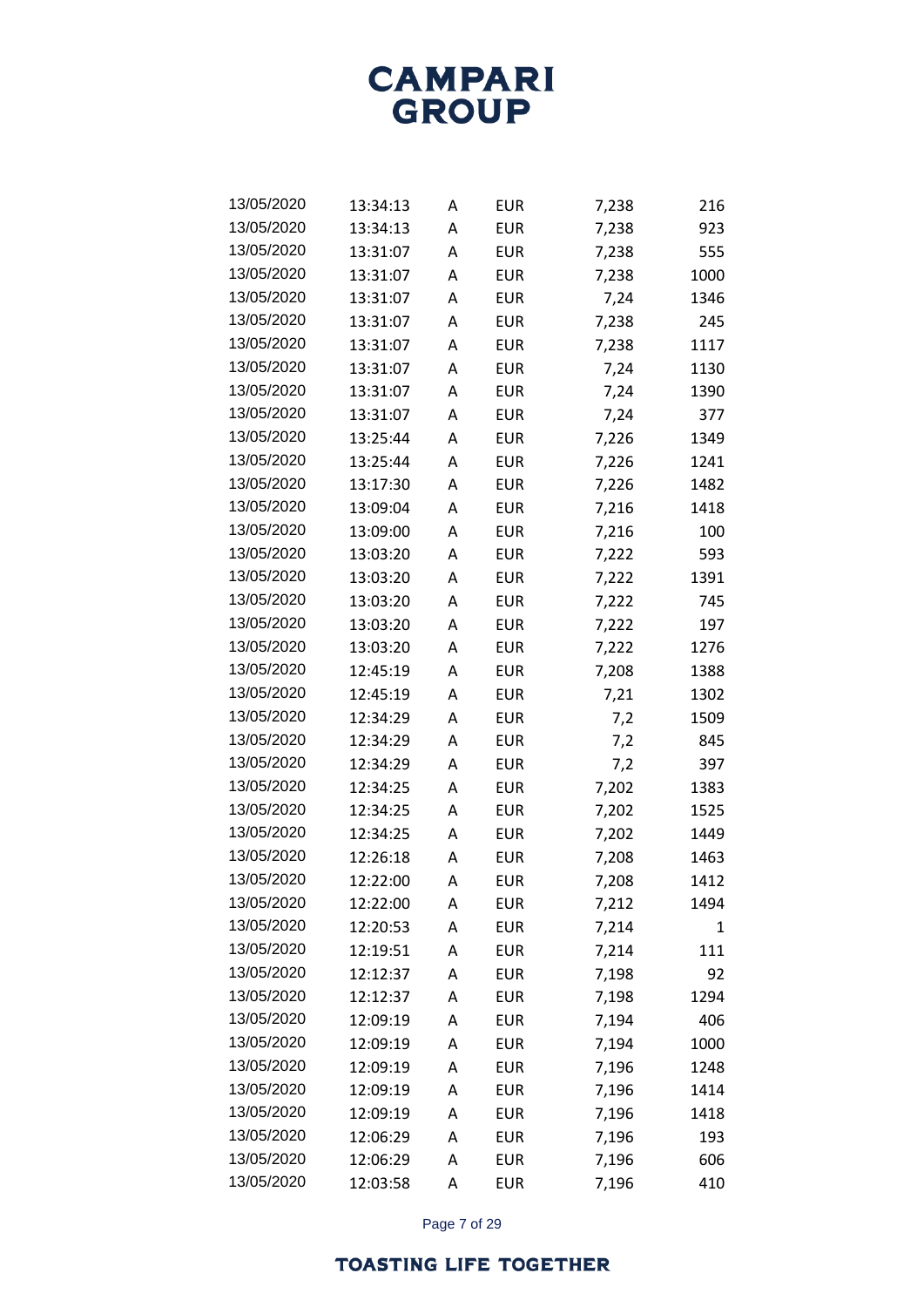

| 13/05/2020 | 12:02:23 | A | EUR        | 7,196 | 1300 |
|------------|----------|---|------------|-------|------|
| 13/05/2020 | 12:02:23 | A | EUR        | 7,198 | 1371 |
| 13/05/2020 | 12:02:23 | A | EUR        | 7,198 | 1265 |
| 13/05/2020 | 12:02:23 | A | EUR        | 7,198 | 5    |
| 13/05/2020 | 12:02:23 | A | EUR        | 7,198 | 1366 |
| 13/05/2020 | 11:49:21 | A | EUR        | 7,186 | 1307 |
| 13/05/2020 | 11:44:43 | A | EUR        | 7,194 | 884  |
| 13/05/2020 | 11:44:05 | A | <b>EUR</b> | 7,194 | 492  |
| 13/05/2020 | 11:43:51 | A | EUR        | 7,196 | 850  |
| 13/05/2020 | 11:39:22 | A | EUR        | 7,208 | 1313 |
| 13/05/2020 | 11:38:58 | A | EUR        | 7,216 | 1480 |
| 13/05/2020 | 11:29:46 | A | EUR        | 7,198 | 1432 |
| 13/05/2020 | 11:29:46 | A | EUR        | 7,198 | 1508 |
| 13/05/2020 | 11:17:55 | A | EUR        | 7,19  | 1364 |
| 13/05/2020 | 11:08:31 | A | EUR        | 7,19  | 1280 |
| 13/05/2020 | 11:08:26 | A | EUR        | 7,194 | 1000 |
| 13/05/2020 | 10:57:20 | A | EUR        | 7,2   | 1000 |
| 13/05/2020 | 10:57:20 | A | <b>EUR</b> | 7,2   | 310  |
| 13/05/2020 | 10:55:47 | A | EUR        | 7,208 | 392  |
| 13/05/2020 | 10:55:47 | A | EUR        | 7,208 | 1000 |
| 13/05/2020 | 10:55:47 | A | EUR        | 7,208 | 1450 |
| 13/05/2020 | 10:42:46 | A | EUR        | 7,204 | 1334 |
| 13/05/2020 | 10:42:46 | A | EUR        | 7,204 | 1497 |
| 13/05/2020 | 10:41:07 | A | EUR        | 7,208 | 988  |
| 13/05/2020 | 10:41:07 | A | EUR        | 7,208 | 300  |
| 13/05/2020 | 10:27:06 | A | EUR        | 7,19  | 1481 |
| 13/05/2020 | 10:24:49 | A | EUR        | 7,192 | 1251 |
| 13/05/2020 | 10:24:09 | A | EUR        | 7,192 | 262  |
| 13/05/2020 | 10:20:44 | A | EUR        | 7,186 | 1413 |
| 13/05/2020 | 10:12:12 | Α | EUR        | 7,18  | 1452 |
| 13/05/2020 | 10:10:41 | Α | <b>EUR</b> | 7,186 | 990  |
| 13/05/2020 | 10:10:41 | Α | <b>EUR</b> | 7,186 | 269  |
| 13/05/2020 | 10:07:41 | A | <b>EUR</b> | 7,17  | 1469 |
| 13/05/2020 | 10:07:41 | Α | <b>EUR</b> | 7,17  | 39   |
| 13/05/2020 | 10:07:41 | Α | <b>EUR</b> | 7,17  | 1470 |
| 13/05/2020 | 09:56:56 | Α | <b>EUR</b> | 7,164 | 242  |
| 13/05/2020 | 09:56:56 | A | <b>EUR</b> | 7,164 | 1000 |
| 13/05/2020 | 09:53:46 | Α | <b>EUR</b> | 7,178 | 332  |
| 13/05/2020 | 09:53:46 | Α | <b>EUR</b> | 7,178 | 747  |
| 13/05/2020 | 09:53:46 | Α | <b>EUR</b> | 7,178 | 332  |
| 13/05/2020 | 09:49:44 | Α | <b>EUR</b> | 7,182 | 269  |
| 13/05/2020 | 09:48:47 | Α | <b>EUR</b> | 7,182 | 1244 |
| 13/05/2020 | 09:48:43 | А | <b>EUR</b> | 7,19  | 1291 |

Page 8 of 29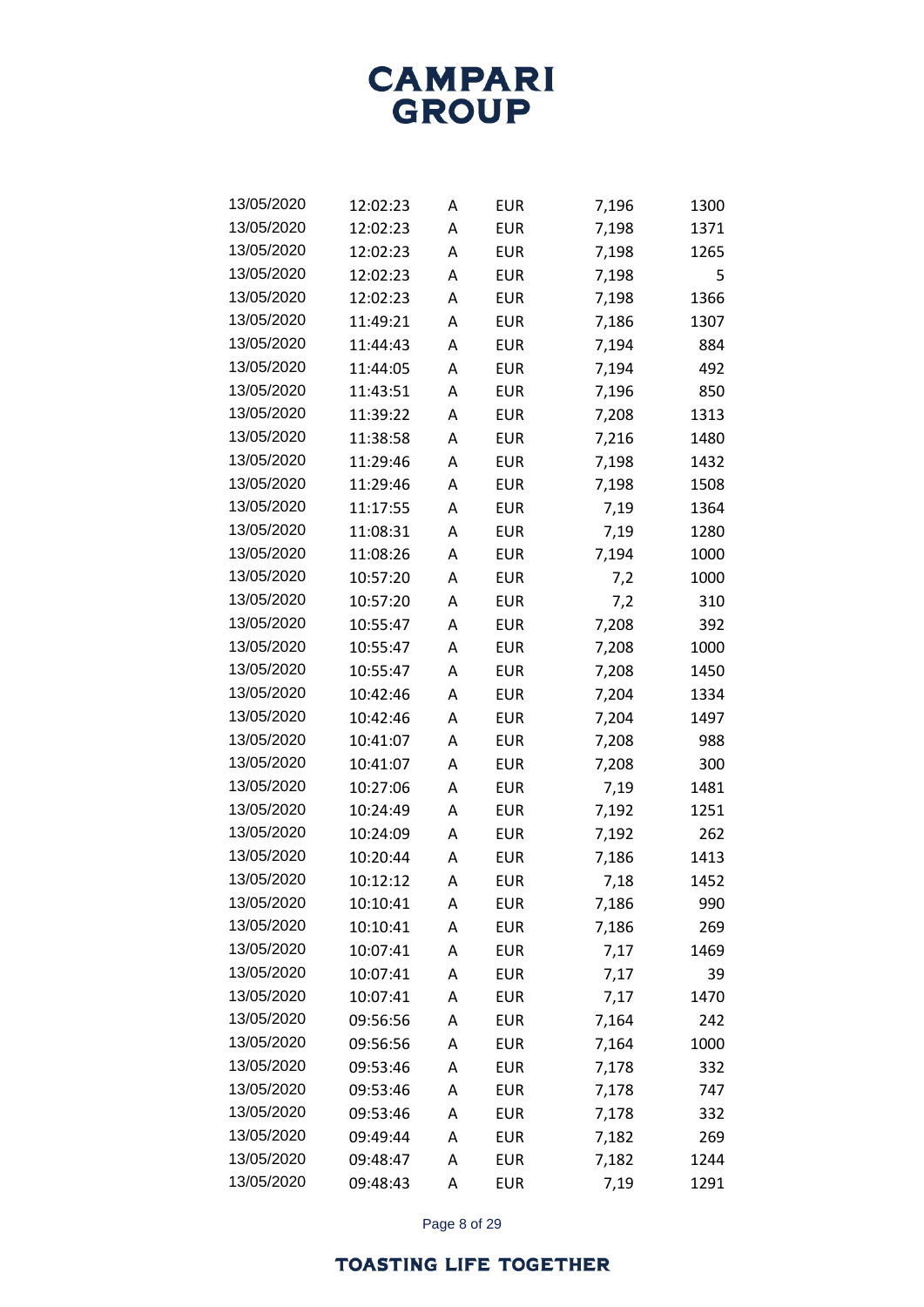

| 13/05/2020 | 09:48:43 | A | EUR        | 7,194 | 1326 |
|------------|----------|---|------------|-------|------|
| 13/05/2020 | 09:48:29 | A | EUR        | 7,196 | 1326 |
| 13/05/2020 | 09:48:29 | A | EUR        | 7,196 | 1238 |
| 13/05/2020 | 09:36:07 | A | EUR        | 7,178 | 1443 |
| 13/05/2020 | 09:31:23 | A | EUR        | 7,202 | 1201 |
| 13/05/2020 | 09:31:23 | A | EUR        | 7,202 | 275  |
| 13/05/2020 | 09:29:23 | A | EUR        | 7,216 | 479  |
| 13/05/2020 | 09:29:23 | A | EUR        | 7,216 | 942  |
| 13/05/2020 | 09:29:23 | A | EUR        | 7,216 | 127  |
| 13/05/2020 | 09:29:23 | A | EUR        | 7,216 | 1122 |
| 13/05/2020 | 09:25:30 | A | EUR        | 7,222 | 987  |
| 13/05/2020 | 09:25:30 | A | EUR        | 7,222 | 405  |
| 13/05/2020 | 09:23:31 | A | EUR        | 7,242 | 1534 |
| 13/05/2020 | 09:23:01 | A | EUR        | 7,244 | 1281 |
| 13/05/2020 | 09:23:01 | A | EUR        | 7,244 | 796  |
| 13/05/2020 | 09:23:01 | A | <b>EUR</b> | 7,244 | 174  |
| 13/05/2020 | 09:21:59 | A | EUR        | 7,244 | 350  |
| 13/05/2020 | 09:16:39 | A | EUR        | 7,266 | 1462 |
| 13/05/2020 | 09:15:07 | A | EUR        | 7,274 | 1430 |
| 13/05/2020 | 09:15:07 | A | EUR        | 7,274 | 1485 |
| 13/05/2020 | 09:10:10 | A | EUR        | 7,27  | 1321 |
| 13/05/2020 | 09:09:47 | A | EUR        | 7,272 | 1514 |
| 13/05/2020 | 09:09:47 | A | EUR        | 7,274 | 1506 |
| 13/05/2020 | 09:09:47 | A | EUR        | 7,274 | 540  |
| 13/05/2020 | 09:09:47 | A | EUR        | 7,274 | 913  |
| 13/05/2020 | 09:07:39 | A | EUR        | 7,28  | 598  |
| 13/05/2020 | 09:07:39 | A | EUR        | 7,28  | 782  |
| 13/05/2020 | 09:03:27 | A | EUR        | 7,276 | 655  |
| 13/05/2020 | 08:54:48 | A | EUR        | 7,3   | 1384 |
| 13/05/2020 | 08:49:06 | А | EUR        | 7,3   | 1316 |
| 13/05/2020 | 08:47:43 | A | <b>EUR</b> | 7,3   | 1526 |
| 13/05/2020 | 08:47:43 | Α | <b>EUR</b> | 7,3   | 813  |
| 13/05/2020 | 08:47:43 | A | <b>EUR</b> | 7,3   | 511  |
| 13/05/2020 | 08:42:13 | A | <b>EUR</b> | 7,294 | 1104 |
| 13/05/2020 | 08:42:13 | A | <b>EUR</b> | 7,294 | 244  |
| 13/05/2020 | 08:37:19 | Α | <b>EUR</b> | 7,294 | 622  |
| 13/05/2020 | 08:29:06 | A | <b>EUR</b> | 7,3   | 279  |
| 13/05/2020 | 08:29:06 | Α | <b>EUR</b> | 7,3   | 1085 |
| 13/05/2020 | 08:29:06 | A | <b>EUR</b> | 7,3   | 1077 |
| 13/05/2020 | 08:29:06 | Α | <b>EUR</b> | 7,3   | 283  |
| 13/05/2020 | 08:29:06 | A | <b>EUR</b> | 7,3   | 1253 |
| 13/05/2020 | 08:17:26 | Α | <b>EUR</b> | 7,256 | 1353 |
| 13/05/2020 | 08:12:36 | А | <b>EUR</b> | 7,276 | 1091 |

Page 9 of 29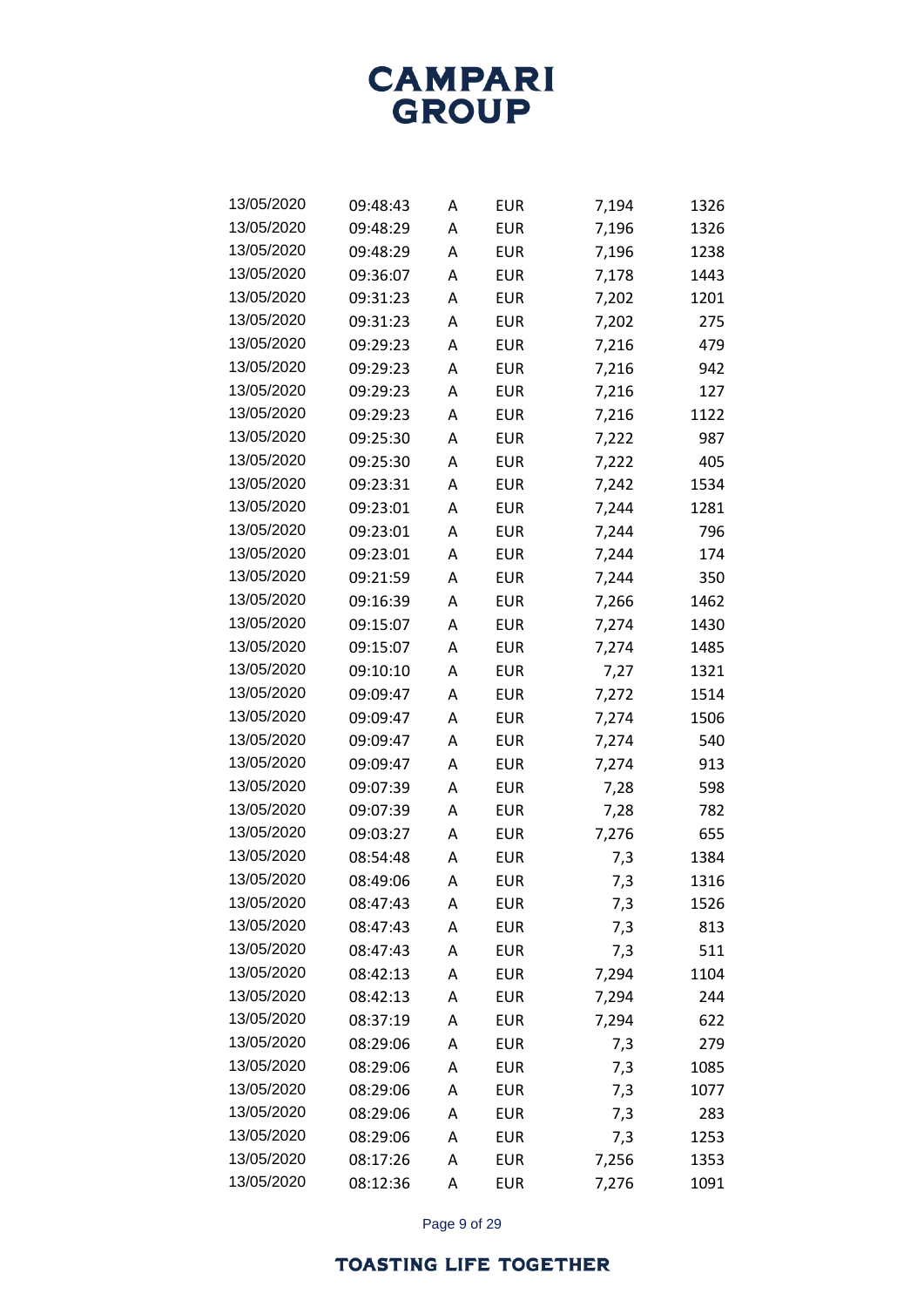

| 13/05/2020 | 08:12:30 | A | <b>EUR</b> | 7,276 | 256  |
|------------|----------|---|------------|-------|------|
| 13/05/2020 | 08:10:29 | A | EUR        | 7,296 | 1441 |
| 13/05/2020 | 08:10:29 | A | <b>EUR</b> | 7,294 | 1480 |
| 14/05/2020 | 16:27:56 | A | EUR        | 6,922 | 602  |
| 14/05/2020 | 16:27:43 | A | EUR        | 6,922 | 840  |
| 14/05/2020 | 16:26:16 | A | EUR        | 6,92  | 1405 |
| 14/05/2020 | 16:26:15 | A | <b>EUR</b> | 6,928 | 254  |
| 14/05/2020 | 16:26:15 | A | <b>EUR</b> | 6,928 | 1193 |
| 14/05/2020 | 16:24:28 | A | <b>EUR</b> | 6,952 | 1407 |
| 14/05/2020 | 16:23:02 | A | <b>EUR</b> | 6,954 | 1155 |
| 14/05/2020 | 16:23:02 | A | EUR        | 6,954 | 202  |
| 14/05/2020 | 16:22:30 | A | EUR        | 6,956 | 1460 |
| 14/05/2020 | 16:21:19 | A | EUR        | 6,964 | 821  |
| 14/05/2020 | 16:20:38 | A | <b>EUR</b> | 6,97  | 1223 |
| 14/05/2020 | 16:20:13 | A | EUR        | 6,974 | 1400 |
| 14/05/2020 | 16:17:04 | A | <b>EUR</b> | 6,952 | 1423 |
| 14/05/2020 | 16:17:04 | A | EUR        | 6,956 | 289  |
| 14/05/2020 | 16:17:04 | A | <b>EUR</b> | 6,956 | 1000 |
| 14/05/2020 | 16:17:04 | A | EUR        | 6,956 | 211  |
| 14/05/2020 | 16:16:03 | A | EUR        | 6,96  | 1219 |
| 14/05/2020 | 16:16:03 | A | EUR        | 6,96  | 18   |
| 14/05/2020 | 16:16:01 | A | EUR        | 6,96  | 227  |
| 14/05/2020 | 16:16:01 | A | EUR        | 6,96  | 773  |
| 14/05/2020 | 16:15:39 | A | EUR        | 6,962 | 1355 |
| 14/05/2020 | 16:12:53 | A | EUR        | 6,954 | 551  |
| 14/05/2020 | 16:12:53 | A | EUR        | 6,954 | 841  |
| 14/05/2020 | 16:12:40 | A | <b>EUR</b> | 6,954 | 603  |
| 14/05/2020 | 16:12:40 | A | EUR        | 6,954 | 933  |
| 14/05/2020 | 16:12:40 | A | <b>EUR</b> | 6,954 | 444  |
| 14/05/2020 | 16:10:32 | A | EUR        | 6,956 | 43   |
| 14/05/2020 | 16:10:02 | Α | <b>EUR</b> | 6,956 | 1392 |
| 14/05/2020 | 16:06:28 | Α | <b>EUR</b> | 6,96  | 1297 |
| 14/05/2020 | 16:03:44 | A | <b>EUR</b> | 6,978 | 1140 |
| 14/05/2020 | 16:03:44 | Α | <b>EUR</b> | 6,978 | 85   |
| 14/05/2020 | 16:03:44 | A | <b>EUR</b> | 6,978 | 415  |
| 14/05/2020 | 16:03:44 | Α | <b>EUR</b> | 6,978 | 1000 |
| 14/05/2020 | 16:03:44 | A | <b>EUR</b> | 6,976 | 1050 |
| 14/05/2020 | 16:03:44 | Α | <b>EUR</b> | 6,976 | 317  |
| 14/05/2020 | 16:03:44 | A | <b>EUR</b> | 6,976 | 1268 |
| 14/05/2020 | 16:03:44 | Α | <b>EUR</b> | 6,978 | 8    |
| 14/05/2020 | 16:03:44 | A | <b>EUR</b> | 6,978 | 597  |
| 14/05/2020 | 16:03:44 | Α | <b>EUR</b> | 6,978 | 225  |
| 14/05/2020 | 16:03:44 | Α | <b>EUR</b> | 6,978 | 707  |

Page 10 of 29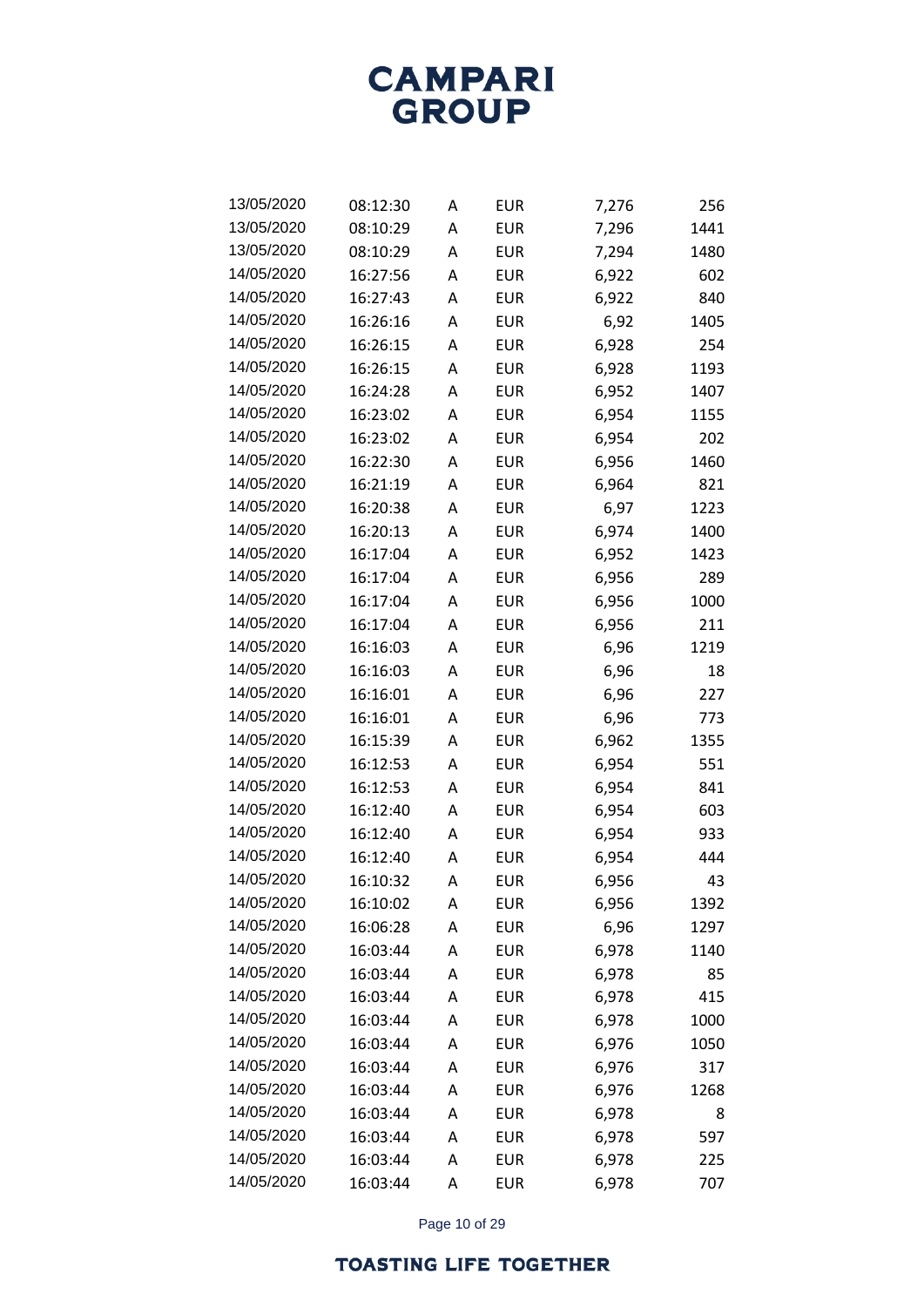

| 14/05/2020 | 16:03:39 | A | EUR        | 6,98  | 230  |
|------------|----------|---|------------|-------|------|
| 14/05/2020 | 16:03:39 | А | EUR        | 6,98  | 500  |
| 14/05/2020 | 16:03:39 | A | EUR        | 6,98  | 670  |
| 14/05/2020 | 15:57:51 | А | EUR        | 6,98  | 1314 |
| 14/05/2020 | 15:57:51 | A | EUR        | 6,98  | 1187 |
| 14/05/2020 | 15:57:51 | A | EUR        | 6,98  | 1447 |
| 14/05/2020 | 15:57:51 | A | <b>EUR</b> | 6,98  | 1296 |
| 14/05/2020 | 15:57:51 | A | <b>EUR</b> | 6,98  | 267  |
| 14/05/2020 | 15:54:17 | A | EUR        | 6,998 | 1444 |
| 14/05/2020 | 15:54:17 | A | EUR        | 6,998 | 960  |
| 14/05/2020 | 15:54:17 | A | EUR        | 6,998 | 464  |
| 14/05/2020 | 15:54:16 | A | EUR        | 6,998 | 1356 |
| 14/05/2020 | 15:51:16 | A | EUR        | 6,994 | 3    |
| 14/05/2020 | 15:50:16 | A | EUR        | 7     | 1371 |
| 14/05/2020 | 15:49:40 | A | <b>EUR</b> | 7,004 | 1214 |
| 14/05/2020 | 15:49:40 | A | EUR        | 7,004 | 1261 |
| 14/05/2020 | 15:49:40 | A | EUR        | 7,004 | 1481 |
| 14/05/2020 | 15:49:40 | A | EUR        | 7,004 | 24   |
| 14/05/2020 | 15:45:34 | A | <b>EUR</b> | 7,004 | 2    |
| 14/05/2020 | 15:45:34 | A | EUR        | 7,004 | 500  |
| 14/05/2020 | 15:45:33 | A | EUR        | 7,004 | 1249 |
| 14/05/2020 | 15:41:02 | A | EUR        | 7,01  | 30   |
| 14/05/2020 | 15:41:02 | A | EUR        | 7,01  | 1260 |
| 14/05/2020 | 15:40:24 | A | EUR        | 7,01  | 1325 |
| 14/05/2020 | 15:40:24 | A | EUR        | 7,01  | 1272 |
| 14/05/2020 | 15:37:31 | A | EUR        | 7,004 | 1202 |
| 14/05/2020 | 15:35:18 | A | EUR        | 7,014 | 1301 |
| 14/05/2020 | 15:35:18 | A | EUR        | 7,014 | 23   |
| 14/05/2020 | 15:35:16 | A | <b>EUR</b> | 7,014 | 41   |
| 14/05/2020 | 15:35:16 | A | EUR        | 7,014 | 1260 |
| 14/05/2020 | 15:35:16 | Α | <b>EUR</b> | 7,014 | 1219 |
| 14/05/2020 | 15:35:08 | А | <b>EUR</b> | 7,018 | 1201 |
| 14/05/2020 | 15:30:00 | Α | <b>EUR</b> | 7,012 | 1454 |
| 14/05/2020 | 15:30:00 | А | <b>EUR</b> | 7,012 | 1432 |
| 14/05/2020 | 15:30:00 | Α | <b>EUR</b> | 7,012 | 1422 |
| 14/05/2020 | 15:26:03 | A | <b>EUR</b> | 7,02  | 203  |
| 14/05/2020 | 15:26:03 | Α | <b>EUR</b> | 7,02  | 858  |
| 14/05/2020 | 15:26:03 | А | <b>EUR</b> | 7,02  | 494  |
| 14/05/2020 | 15:26:03 | Α | <b>EUR</b> | 7,02  | 1000 |
| 14/05/2020 | 15:25:58 | Α | <b>EUR</b> | 7,022 | 500  |
| 14/05/2020 | 15:25:58 | Α | <b>EUR</b> | 7,022 | 1418 |
| 14/05/2020 | 15:25:08 | А | <b>EUR</b> | 7,024 | 1321 |
| 14/05/2020 | 15:25:08 | А | <b>EUR</b> | 7,024 | 1355 |

Page 11 of 29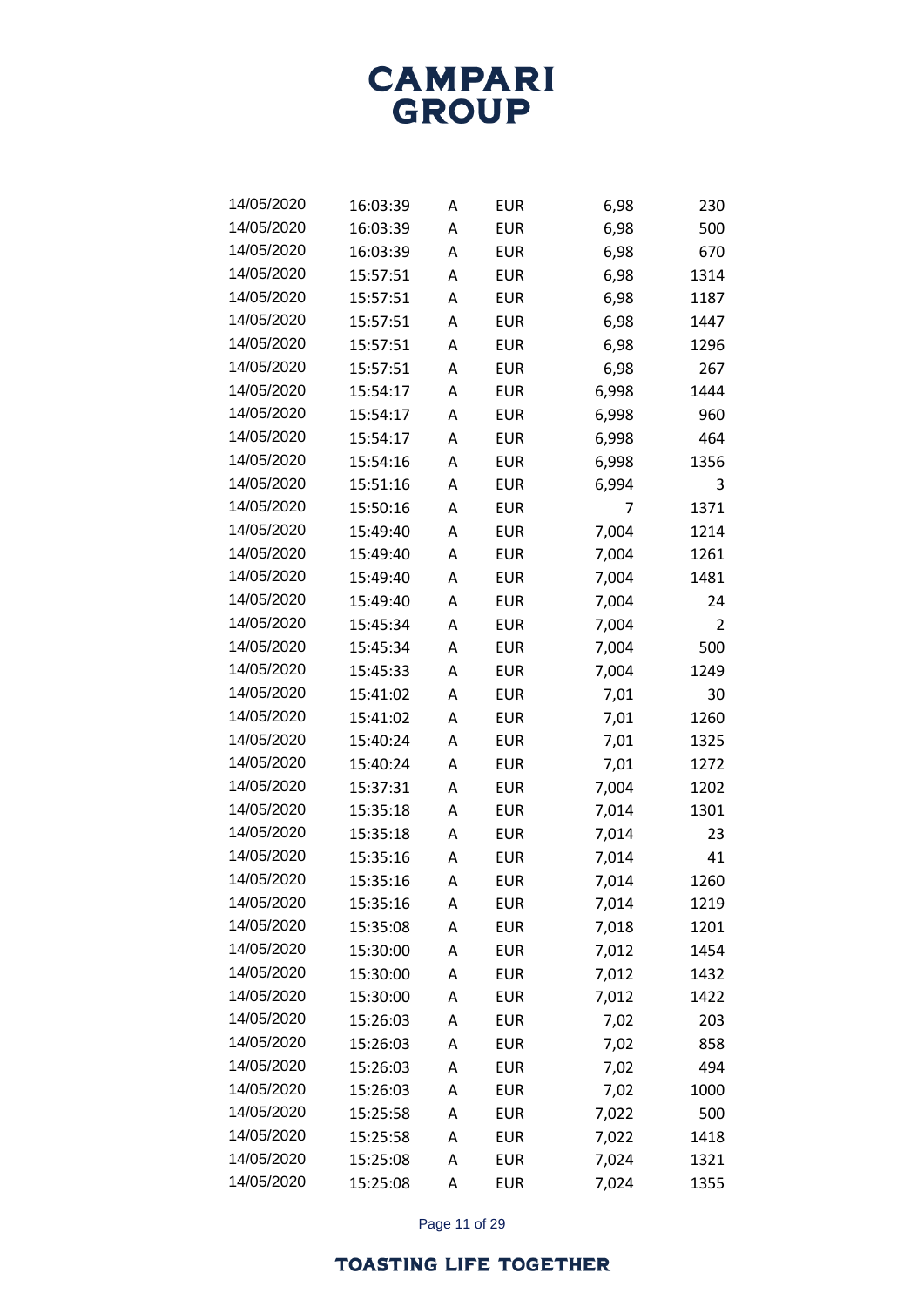

| 14/05/2020 | 15:21:40 | A | EUR        | 7,024 | 1396 |
|------------|----------|---|------------|-------|------|
| 14/05/2020 | 15:21:37 | A | <b>EUR</b> | 7,026 | 2    |
| 14/05/2020 | 15:21:37 | A | <b>EUR</b> | 7,026 | 500  |
| 14/05/2020 | 15:21:37 | A | EUR        | 7,026 | 4    |
| 14/05/2020 | 15:16:24 | A | <b>EUR</b> | 7,056 | 8    |
| 14/05/2020 | 15:16:24 | A | <b>EUR</b> | 7,056 | 1392 |
| 14/05/2020 | 15:16:21 | A | <b>EUR</b> | 7,058 | 1251 |
| 14/05/2020 | 15:16:21 | A | <b>EUR</b> | 7,058 | 1413 |
| 14/05/2020 | 15:11:50 | Α | <b>EUR</b> | 7,074 | 1485 |
| 14/05/2020 | 15:11:50 | A | <b>EUR</b> | 7,074 | 24   |
| 14/05/2020 | 15:11:50 | A | <b>EUR</b> | 7,074 | 146  |
| 14/05/2020 | 15:11:50 | A | <b>EUR</b> | 7,074 | 1165 |
| 14/05/2020 | 15:11:41 | A | <b>EUR</b> | 7,08  | 1392 |
| 14/05/2020 | 15:08:32 | A | <b>EUR</b> | 7,076 | 1469 |
| 14/05/2020 | 15:07:03 | A | <b>EUR</b> | 7,076 | 1252 |
| 14/05/2020 | 15:07:03 | A | <b>EUR</b> | 7,076 | 212  |
| 14/05/2020 | 15:07:03 | A | <b>EUR</b> | 7,076 | 1135 |
| 14/05/2020 | 15:06:45 | A | <b>EUR</b> | 7,078 | 1494 |
| 14/05/2020 | 15:02:00 | A | <b>EUR</b> | 7,072 | 1242 |
| 14/05/2020 | 15:02:00 | A | <b>EUR</b> | 7,072 | 1050 |
| 14/05/2020 | 15:02:00 | A | <b>EUR</b> | 7,072 | 288  |
| 14/05/2020 | 14:59:50 | A | <b>EUR</b> | 7,072 | 1242 |
| 14/05/2020 | 14:58:37 | A | <b>EUR</b> | 7,072 | 4    |
| 14/05/2020 | 14:56:26 | A | <b>EUR</b> | 7,072 | 1215 |
| 14/05/2020 | 14:55:07 | A | <b>EUR</b> | 7,072 | 186  |
| 14/05/2020 | 14:54:55 | A | <b>EUR</b> | 7,072 | 500  |
| 14/05/2020 | 14:54:55 | A | <b>EUR</b> | 7,072 | 789  |
| 14/05/2020 | 14:53:30 | A | <b>EUR</b> | 7,068 | 372  |
| 14/05/2020 | 14:51:47 | A | <b>EUR</b> | 7,07  | 1284 |
| 14/05/2020 | 14:51:47 | A | <b>EUR</b> | 7,07  | 573  |
| 14/05/2020 | 14:51:47 | A | <b>EUR</b> | 7,07  | 365  |
| 14/05/2020 | 14:51:47 | A | <b>EUR</b> | 7,07  | 500  |
| 14/05/2020 | 14:51:47 | Α | <b>EUR</b> | 7,07  | 678  |
| 14/05/2020 | 14:51:47 | A | <b>EUR</b> | 7,07  | 731  |
| 14/05/2020 | 14:49:17 | Α | <b>EUR</b> | 7,078 | 105  |
| 14/05/2020 | 14:48:18 | A | <b>EUR</b> | 7,082 | 1444 |
| 14/05/2020 | 14:47:05 | Α | <b>EUR</b> | 7,09  | 1427 |
| 14/05/2020 | 14:47:05 | A | <b>EUR</b> | 7,09  | 596  |
| 14/05/2020 | 14:47:01 | A | <b>EUR</b> | 7,09  | 698  |
| 14/05/2020 | 14:46:53 | A | <b>EUR</b> | 7,092 | 186  |
| 14/05/2020 | 14:45:04 | A | <b>EUR</b> | 7,082 | 1321 |
| 14/05/2020 | 14:41:51 | A | <b>EUR</b> | 7,078 | 1292 |
| 14/05/2020 | 14:39:09 | Α | <b>EUR</b> | 7,084 | 1385 |

Page 12 of 29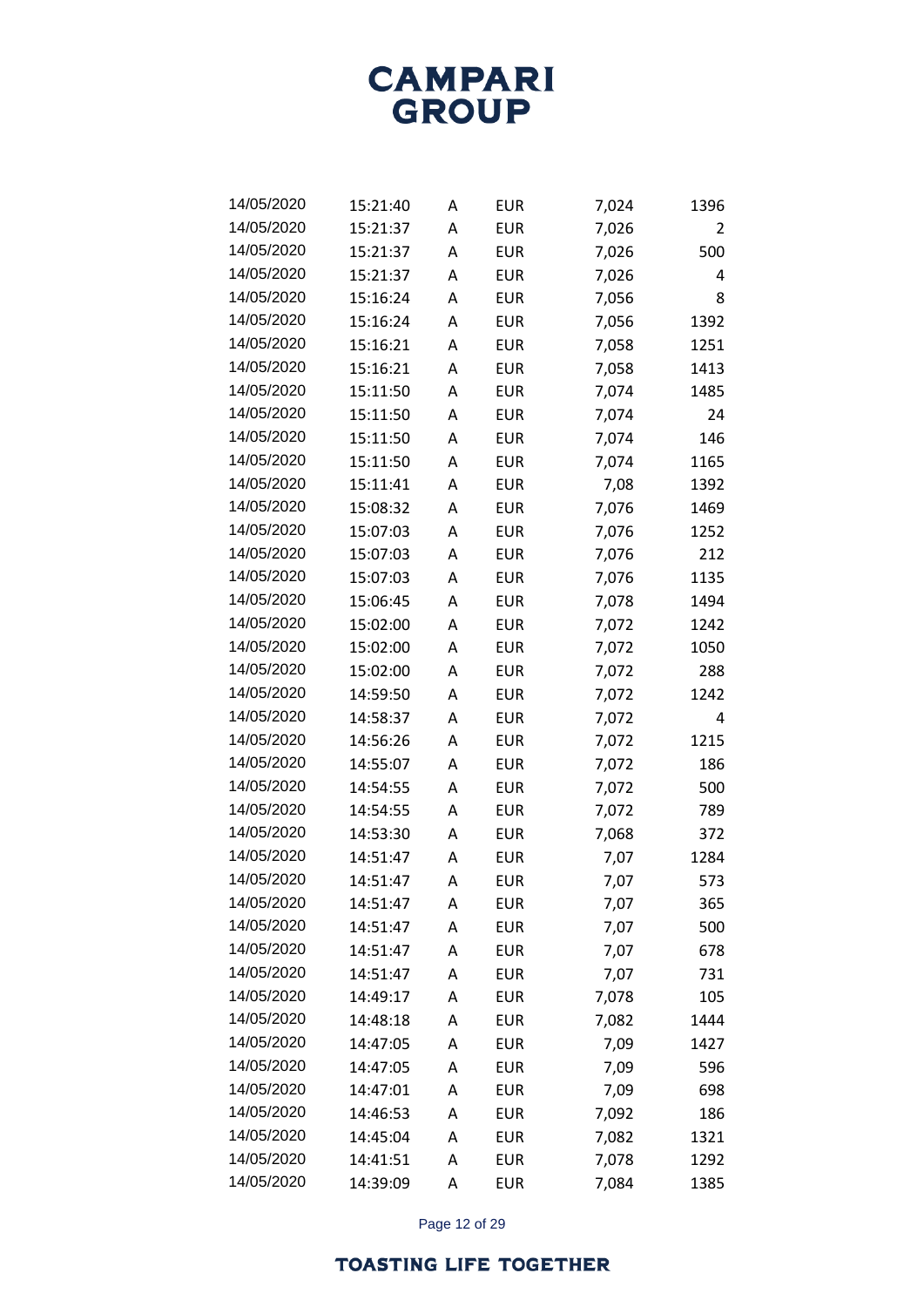

| 14/05/2020 | 14:39:09 | A | EUR        | 7,084 | 1425 |
|------------|----------|---|------------|-------|------|
| 14/05/2020 | 14:38:04 | A | EUR        | 7,088 | 1236 |
| 14/05/2020 | 14:38:04 | A | EUR        | 7,088 | 707  |
| 14/05/2020 | 14:37:59 | A | EUR        | 7,088 | 547  |
| 14/05/2020 | 14:37:59 | A | EUR        | 7,088 | 1472 |
| 14/05/2020 | 14:37:47 | A | EUR        | 7,09  | 500  |
| 14/05/2020 | 14:37:47 | A | EUR        | 7,09  | 34   |
| 14/05/2020 | 14:32:28 | A | EUR        | 7,082 | 22   |
| 14/05/2020 | 14:32:28 | A | EUR        | 7,082 | 1435 |
| 14/05/2020 | 14:32:28 | A | EUR        | 7,082 | 690  |
| 14/05/2020 | 14:32:28 | A | EUR        | 7,082 | 720  |
| 14/05/2020 | 14:32:28 | A | EUR        | 7,082 | 1475 |
| 14/05/2020 | 14:27:30 | A | EUR        | 7,076 | 1439 |
| 14/05/2020 | 14:26:03 | A | EUR        | 7,088 | 1443 |
| 14/05/2020 | 14:25:01 | A | EUR        | 7,09  | 1382 |
| 14/05/2020 | 14:25:01 | A | EUR        | 7,09  | 1376 |
| 14/05/2020 | 14:25:01 | A | EUR        | 7,09  | 615  |
| 14/05/2020 | 14:24:29 | A | EUR        | 7,09  | 723  |
| 14/05/2020 | 14:22:00 | A | EUR        | 7,086 | 799  |
| 14/05/2020 | 14:17:57 | A | EUR        | 7,094 | 260  |
| 14/05/2020 | 14:15:07 | A | EUR        | 7,096 | 1223 |
| 14/05/2020 | 14:15:07 | A | EUR        | 7,096 | 1302 |
| 14/05/2020 | 14:14:23 | A | EUR        | 7,098 | 19   |
| 14/05/2020 | 14:14:23 | A | EUR        | 7,098 | 1260 |
| 14/05/2020 | 14:14:23 | A | EUR        | 7,098 | 198  |
| 14/05/2020 | 14:08:31 | A | EUR        | 7,108 | 500  |
| 14/05/2020 | 14:08:31 | A | EUR        | 7,108 | 523  |
| 14/05/2020 | 14:08:31 | A | EUR        | 7,108 | 307  |
| 14/05/2020 | 14:08:31 | A | EUR        | 7,108 | 891  |
| 14/05/2020 | 14:08:31 | A | EUR        | 7,108 | 525  |
| 14/05/2020 | 14:08:16 | A | <b>EUR</b> | 7,11  | 466  |
| 14/05/2020 | 14:08:16 | Α | <b>EUR</b> | 7,11  | 840  |
| 14/05/2020 | 14:03:01 | A | <b>EUR</b> | 7,098 | 1346 |
| 14/05/2020 | 14:02:54 | A | <b>EUR</b> | 7,098 | 123  |
| 14/05/2020 | 14:02:54 | Α | <b>EUR</b> | 7,098 | 1269 |
| 14/05/2020 | 14:02:49 | Α | <b>EUR</b> | 7,102 | 1371 |
| 14/05/2020 | 14:02:49 | A | <b>EUR</b> | 7,102 | 1278 |
| 14/05/2020 | 14:02:27 | Α | <b>EUR</b> | 7,106 | 500  |
| 14/05/2020 | 14:02:27 | Α | <b>EUR</b> | 7,106 | 3    |
| 14/05/2020 | 14:01:51 | Α | <b>EUR</b> | 7,104 | 1271 |
| 14/05/2020 | 14:01:40 | A | <b>EUR</b> | 7,106 | 1407 |
| 14/05/2020 | 13:59:27 | Α | <b>EUR</b> | 7,098 | 3    |
| 14/05/2020 | 13:58:27 | Α | EUR        | 7,098 | 815  |

Page 13 of 29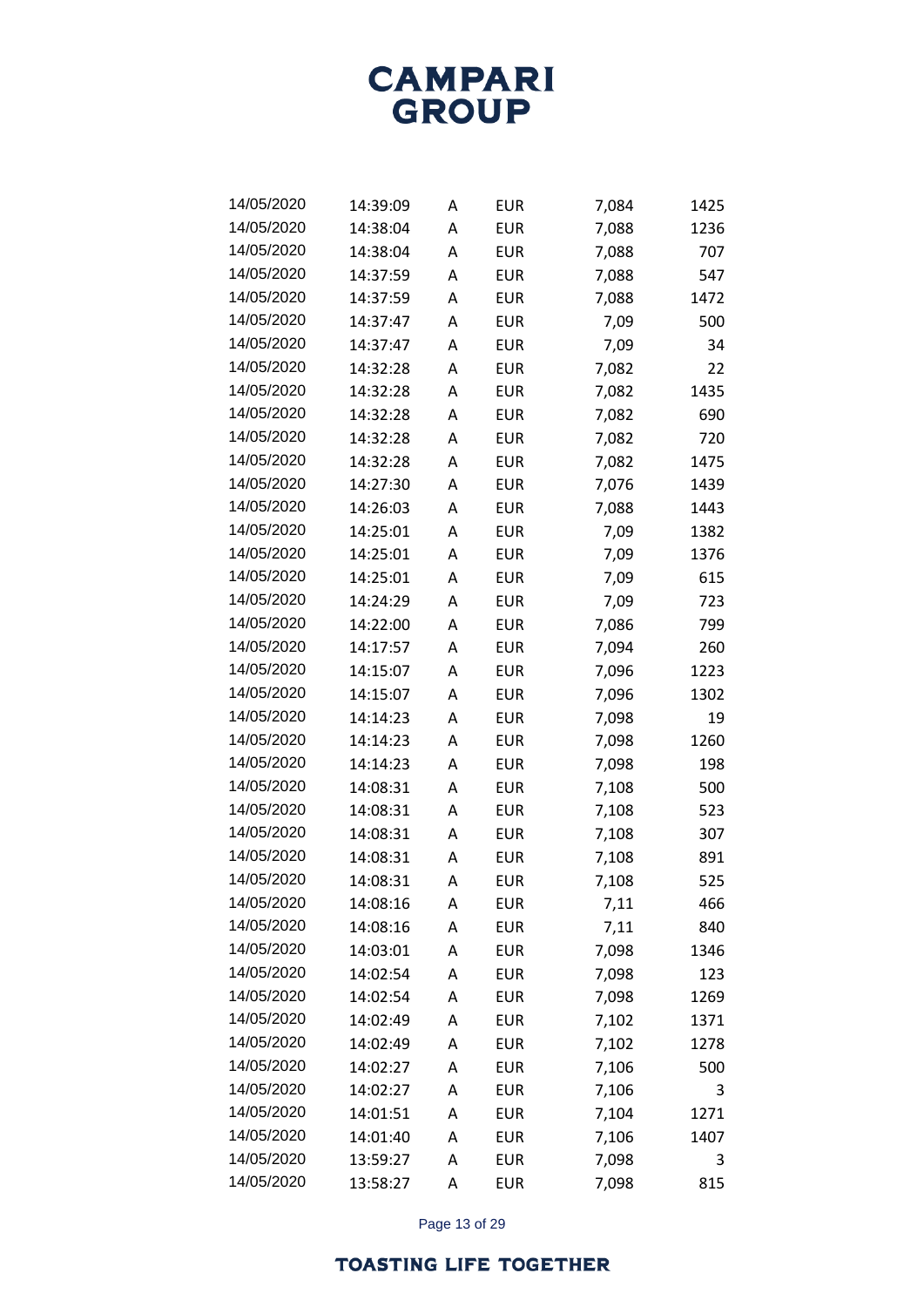

| 14/05/2020 | 13:58:03 | A | EUR        | 7,098 | 500  |
|------------|----------|---|------------|-------|------|
| 14/05/2020 | 13:58:03 | A | EUR        | 7,098 | 619  |
| 14/05/2020 | 13:45:35 | A | EUR        | 7,08  | 387  |
| 14/05/2020 | 13:45:34 | A | EUR        | 7,08  | 821  |
| 14/05/2020 | 13:43:17 | A | EUR        | 7,09  | 1466 |
| 14/05/2020 | 13:43:17 | A | EUR        | 7,09  | 1458 |
| 14/05/2020 | 13:37:29 | А | <b>EUR</b> | 7,08  | 1409 |
| 14/05/2020 | 13:37:29 | A | <b>EUR</b> | 7,08  | 22   |
| 14/05/2020 | 13:32:40 | A | EUR        | 7,094 | 1429 |
| 14/05/2020 | 13:31:54 | A | EUR        | 7,102 | 840  |
| 14/05/2020 | 13:31:54 | A | <b>EUR</b> | 7,102 | 598  |
| 14/05/2020 | 13:31:54 | A | EUR        | 7,102 | 1290 |
| 14/05/2020 | 13:23:37 | A | EUR        | 7,078 | 1282 |
| 14/05/2020 | 13:23:37 | A | EUR        | 7,076 | 184  |
| 14/05/2020 | 13:23:37 | A | <b>EUR</b> | 7,076 | 1260 |
| 14/05/2020 | 13:23:37 | A | <b>EUR</b> | 7,078 | 1331 |
| 14/05/2020 | 13:23:37 | A | <b>EUR</b> | 7,078 | 1249 |
| 14/05/2020 | 13:20:29 | A | EUR        | 7,08  | 1229 |
| 14/05/2020 | 13:18:42 | A | <b>EUR</b> | 7,084 | 1244 |
| 14/05/2020 | 13:13:59 | A | EUR        | 7,084 | 557  |
| 14/05/2020 | 13:13:59 | A | EUR        | 7,084 | 842  |
| 14/05/2020 | 13:13:59 | A | EUR        | 7,084 | 278  |
| 14/05/2020 | 13:13:59 | A | EUR        | 7,084 | 1120 |
| 14/05/2020 | 13:04:34 | A | EUR        | 7,112 | 500  |
| 14/05/2020 | 13:04:34 | A | EUR        | 7,11  | 1210 |
| 14/05/2020 | 13:01:07 | A | EUR        | 7,114 | 5    |
| 14/05/2020 | 13:01:07 | A | EUR        | 7,114 | 808  |
| 14/05/2020 | 13:00:37 | A | <b>EUR</b> | 7,114 | 1245 |
| 14/05/2020 | 13:00:36 | A | <b>EUR</b> | 7,116 | 1292 |
| 14/05/2020 | 12:55:31 | Α | <b>EUR</b> | 7,122 | 196  |
| 14/05/2020 | 12:50:51 | A | <b>EUR</b> | 7,118 | 1208 |
| 14/05/2020 | 12:50:51 | Α | <b>EUR</b> | 7,118 | 1427 |
| 14/05/2020 | 12:44:22 | Α | <b>EUR</b> | 7,118 | 1221 |
| 14/05/2020 | 12:43:57 | Α | <b>EUR</b> | 7,122 | 1272 |
| 14/05/2020 | 12:38:56 | Α | <b>EUR</b> | 7,128 | 1303 |
| 14/05/2020 | 12:38:56 | Α | <b>EUR</b> | 7,128 | 44   |
| 14/05/2020 | 12:38:56 | Α | <b>EUR</b> | 7,128 | 1243 |
| 14/05/2020 | 12:35:02 | Α | <b>EUR</b> | 7,128 | 146  |
| 14/05/2020 | 12:35:02 | Α | <b>EUR</b> | 7,128 | 1389 |
| 14/05/2020 | 12:32:38 | Α | <b>EUR</b> | 7,126 | 142  |
| 14/05/2020 | 12:32:22 | Α | <b>EUR</b> | 7,128 | 416  |
| 14/05/2020 | 12:32:22 | Α | <b>EUR</b> | 7,128 | 840  |
| 14/05/2020 | 12:32:22 | Α | <b>EUR</b> | 7,128 | 137  |

Page 14 of 29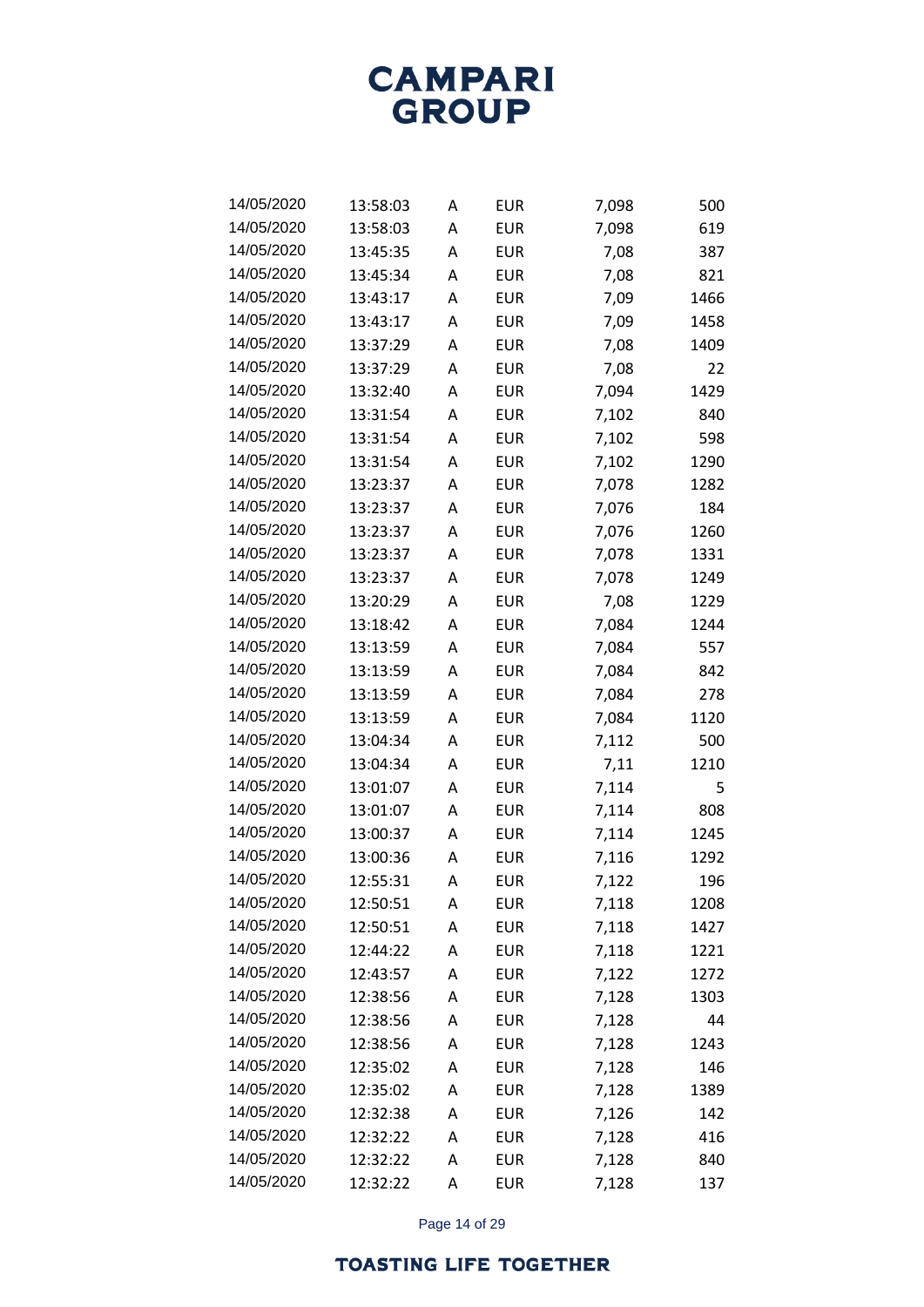

| 14/05/2020 | 12:29:04 | A | EUR        | 7,134 | 1425 |
|------------|----------|---|------------|-------|------|
| 14/05/2020 | 12:29:04 | A | EUR        | 7,134 | 1250 |
| 14/05/2020 | 12:18:50 | A | EUR        | 7,124 | 1465 |
| 14/05/2020 | 12:18:50 | A | EUR        | 7,124 | 1417 |
| 14/05/2020 | 12:15:33 | A | EUR        | 7,122 | 264  |
| 14/05/2020 | 12:13:48 | A | EUR        | 7,13  | 1297 |
| 14/05/2020 | 12:13:17 | A | EUR        | 7,132 | 195  |
| 14/05/2020 | 12:13:17 | A | EUR        | 7,132 | 828  |
| 14/05/2020 | 12:06:42 | A | EUR        | 7,138 | 852  |
| 14/05/2020 | 12:06:42 | A | <b>EUR</b> | 7,138 | 516  |
| 14/05/2020 | 12:06:42 | A | EUR        | 7,138 | 90   |
| 14/05/2020 | 12:06:20 | A | EUR        | 7,138 | 1392 |
| 14/05/2020 | 12:05:17 | A | EUR        | 7,14  | 2    |
| 14/05/2020 | 11:58:09 | A | <b>EUR</b> | 7,134 | 1287 |
| 14/05/2020 | 11:55:42 | A | EUR        | 7,13  | 1450 |
| 14/05/2020 | 11:54:43 | A | EUR        | 7,13  | 601  |
| 14/05/2020 | 11:54:43 | A | EUR        | 7,13  | 718  |
| 14/05/2020 | 11:53:09 | A | EUR        | 7,132 | 798  |
| 14/05/2020 | 11:53:09 | A | EUR        | 7,132 | 679  |
| 14/05/2020 | 11:50:10 | A | EUR        | 7,128 | 840  |
| 14/05/2020 | 11:50:10 | A | EUR        | 7,128 | 2    |
| 14/05/2020 | 11:50:10 | A | EUR        | 7,128 | 409  |
| 14/05/2020 | 11:50:10 | A | EUR        | 7,128 | 1495 |
| 14/05/2020 | 11:40:58 | A | EUR        | 7,132 | 1359 |
| 14/05/2020 | 11:40:58 | A | EUR        | 7,132 | 515  |
| 14/05/2020 | 11:40:58 | A | EUR        | 7,132 | 500  |
| 14/05/2020 | 11:40:58 | A | EUR        | 7,132 | 368  |
| 14/05/2020 | 11:39:40 | A | EUR        | 7,134 | 1488 |
| 14/05/2020 | 11:39:40 | A | EUR        | 7,134 | 93   |
| 14/05/2020 | 11:39:40 | A | EUR        | 7,134 | 1248 |
| 14/05/2020 | 11:39:40 | Α | <b>EUR</b> | 7,134 | 1291 |
| 14/05/2020 | 11:28:39 | Α | <b>EUR</b> | 7,12  | 270  |
| 14/05/2020 | 11:27:32 | Α | <b>EUR</b> | 7,12  | 980  |
| 14/05/2020 | 11:26:08 | Α | <b>EUR</b> | 7,13  | 490  |
| 14/05/2020 | 11:23:20 | Α | <b>EUR</b> | 7,13  | 1000 |
| 14/05/2020 | 11:23:15 | Α | <b>EUR</b> | 7,13  | 1320 |
| 14/05/2020 | 11:23:15 | Α | <b>EUR</b> | 7,13  | 1457 |
| 14/05/2020 | 11:13:39 | Α | <b>EUR</b> | 7,146 | 1289 |
| 14/05/2020 | 11:13:26 | Α | <b>EUR</b> | 7,15  | 1452 |
| 14/05/2020 | 11:13:26 | Α | <b>EUR</b> | 7,15  | 1145 |
| 14/05/2020 | 11:13:16 | Α | <b>EUR</b> | 7,15  | 77   |
| 14/05/2020 | 11:11:18 | Α | <b>EUR</b> | 7,154 | 1294 |
| 14/05/2020 | 11:11:18 | Α | EUR        | 7,16  | 1348 |

Page 15 of 29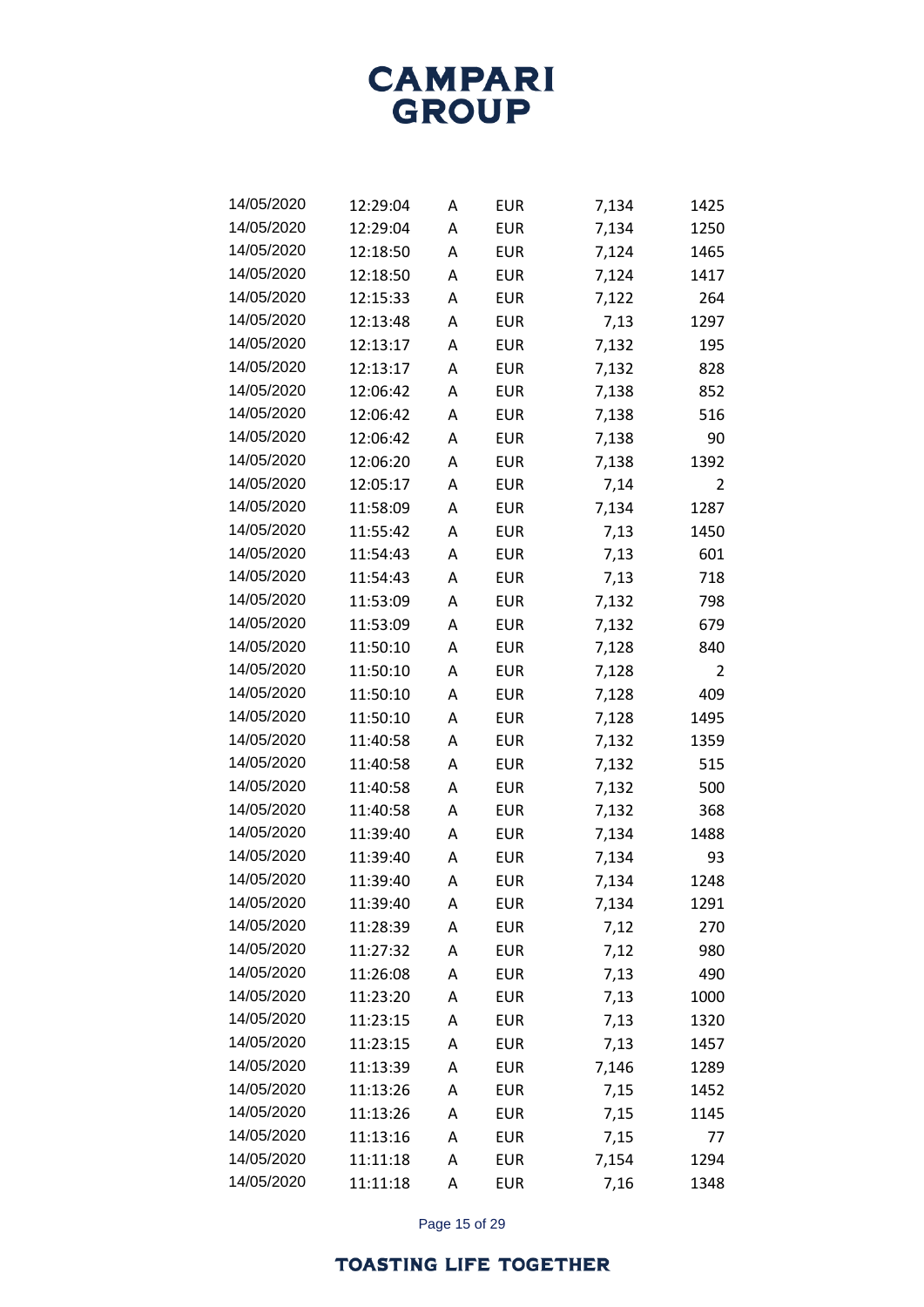

| 14/05/2020 | 11:07:20 | A | EUR        | 7,158 | 1479 |
|------------|----------|---|------------|-------|------|
| 14/05/2020 | 11:07:13 | A | EUR        | 7,164 | 1396 |
| 14/05/2020 | 11:07:13 | A | <b>EUR</b> | 7,164 | 62   |
| 14/05/2020 | 11:07:13 | A | EUR        | 7,164 | 602  |
| 14/05/2020 | 11:07:13 | A | EUR        | 7,164 | 764  |
| 14/05/2020 | 11:00:20 | A | EUR        | 7,166 | 404  |
| 14/05/2020 | 11:00:17 | A | EUR        | 7,166 | 829  |
| 14/05/2020 | 11:00:17 | A | EUR        | 7,166 | 1248 |
| 14/05/2020 | 10:58:57 | A | EUR        | 7,17  | 1209 |
| 14/05/2020 | 10:58:57 | A | EUR        | 7,17  | 3    |
| 14/05/2020 | 10:58:57 | A | EUR        | 7,17  | 48   |
| 14/05/2020 | 10:58:57 | A | EUR        | 7,17  | 1349 |
| 14/05/2020 | 10:51:41 | A | EUR        | 7,168 | 191  |
| 14/05/2020 | 10:51:35 | A | EUR        | 7,17  | 1589 |
| 14/05/2020 | 10:51:35 | A | EUR        | 7,17  | 309  |
| 14/05/2020 | 10:51:35 | A | EUR        | 7,17  | 1242 |
| 14/05/2020 | 10:51:35 | A | <b>EUR</b> | 7,17  | 1440 |
| 14/05/2020 | 10:51:35 | A | EUR        | 7,168 | 49   |
| 14/05/2020 | 10:48:02 | A | EUR        | 7,182 | 652  |
| 14/05/2020 | 10:46:49 | A | EUR        | 7,186 | 1492 |
| 14/05/2020 | 10:46:49 | A | EUR        | 7,186 | 1227 |
| 14/05/2020 | 10:45:12 | A | EUR        | 7,184 | 10   |
| 14/05/2020 | 10:42:52 | A | EUR        | 7,182 | 696  |
| 14/05/2020 | 10:38:30 | A | EUR        | 7,184 | 197  |
| 14/05/2020 | 10:38:30 | A | EUR        | 7,184 | 1110 |
| 14/05/2020 | 10:37:10 | A | EUR        | 7,184 | 1244 |
| 14/05/2020 | 10:33:30 | A | <b>EUR</b> | 7,182 | 969  |
| 14/05/2020 | 10:33:30 | A | EUR        | 7,182 | 856  |
| 14/05/2020 | 10:33:30 | A | EUR        | 7,182 | 404  |
| 14/05/2020 | 10:32:39 | A | EUR        | 7,182 | 393  |
| 14/05/2020 | 10:30:15 | Α | <b>EUR</b> | 7,186 | 1328 |
| 14/05/2020 | 10:27:12 | Α | <b>EUR</b> | 7,192 | 170  |
| 14/05/2020 | 10:27:12 | A | <b>EUR</b> | 7,19  | 414  |
| 14/05/2020 | 10:27:12 | A | <b>EUR</b> | 7,19  | 548  |
| 14/05/2020 | 10:27:12 | Α | <b>EUR</b> | 7,188 | 322  |
| 14/05/2020 | 10:27:12 | Α | <b>EUR</b> | 7,19  | 1448 |
| 14/05/2020 | 10:27:12 | A | <b>EUR</b> | 7,192 | 1243 |
| 14/05/2020 | 10:27:12 | A | <b>EUR</b> | 7,192 | 70   |
| 14/05/2020 | 10:27:12 | Α | <b>EUR</b> | 7,192 | 335  |
| 14/05/2020 | 10:27:12 | Α | <b>EUR</b> | 7,192 | 870  |
| 14/05/2020 | 10:19:57 | A | <b>EUR</b> | 7,188 | 1275 |
| 14/05/2020 | 10:19:13 | Α | <b>EUR</b> | 7,188 | 1230 |
| 14/05/2020 | 10:19:13 | Α | <b>EUR</b> | 7,188 | 1442 |

Page 16 of 29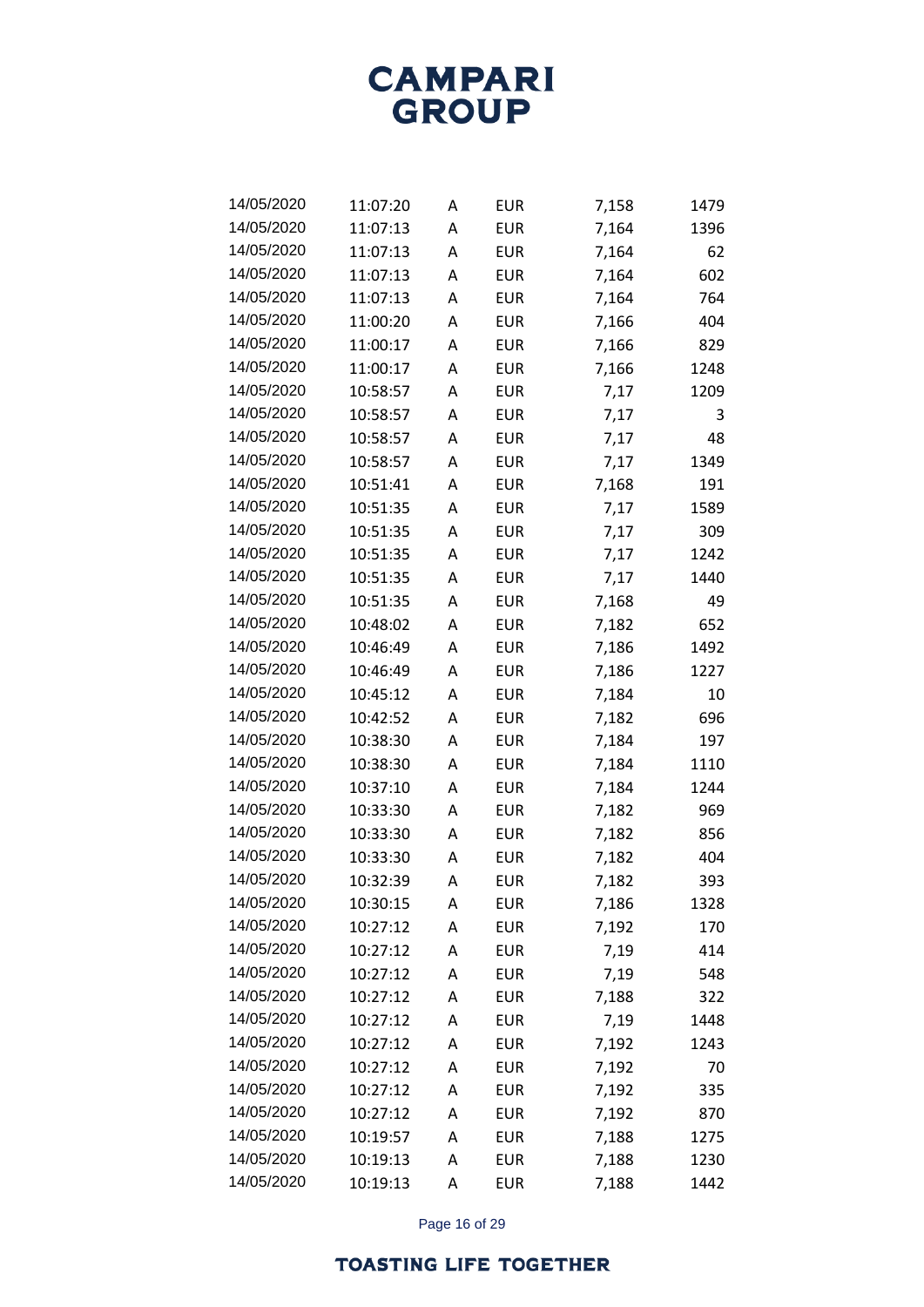

| 14/05/2020 | 10:15:09 | A | EUR        | 7,186 | 76   |
|------------|----------|---|------------|-------|------|
| 14/05/2020 | 10:15:09 | A | EUR        | 7,186 | 766  |
| 14/05/2020 | 10:15:09 | A | EUR        | 7,186 | 1143 |
| 14/05/2020 | 10:07:30 | A | EUR        | 7,18  | 1319 |
| 14/05/2020 | 10:05:57 | A | EUR        | 7,184 | 1437 |
| 14/05/2020 | 10:05:57 | A | EUR        | 7,184 | 1264 |
| 14/05/2020 | 10:05:16 | A | EUR        | 7,186 | 5    |
| 14/05/2020 | 10:01:38 | A | <b>EUR</b> | 7,18  | 868  |
| 14/05/2020 | 10:00:58 | A | EUR        | 7,18  | 97   |
| 14/05/2020 | 09:59:28 | A | EUR        | 7,188 | 1319 |
| 14/05/2020 | 09:59:28 | A | EUR        | 7,188 | 1312 |
| 14/05/2020 | 09:59:28 | А | EUR        | 7,188 | 1257 |
| 14/05/2020 | 09:59:28 | A | EUR        | 7,188 | 1129 |
| 14/05/2020 | 09:59:28 | A | EUR        | 7,188 | 82   |
| 14/05/2020 | 09:58:47 | A | EUR        | 7,19  | 106  |
| 14/05/2020 | 09:52:51 | A | <b>EUR</b> | 7,186 | 138  |
| 14/05/2020 | 09:52:51 | A | EUR        | 7,186 | 496  |
| 14/05/2020 | 09:52:51 | A | EUR        | 7,186 | 739  |
| 14/05/2020 | 09:52:51 | A | EUR        | 7,186 | 498  |
| 14/05/2020 | 09:52:51 | A | EUR        | 7,186 | 753  |
| 14/05/2020 | 09:52:45 | A | EUR        | 7,188 | 1000 |
| 14/05/2020 | 09:52:45 | A | EUR        | 7,188 | 454  |
| 14/05/2020 | 09:46:16 | A | EUR        | 7,176 | 1473 |
| 14/05/2020 | 09:44:00 | A | EUR        | 7,176 | 235  |
| 14/05/2020 | 09:43:56 | A | EUR        | 7,176 | 1047 |
| 14/05/2020 | 09:43:56 | A | EUR        | 7,176 | 1214 |
| 14/05/2020 | 09:43:51 | A | EUR        | 7,176 | 2    |
| 14/05/2020 | 09:42:13 | A | <b>EUR</b> | 7,182 | 1387 |
| 14/05/2020 | 09:39:18 | A | EUR        | 7,19  | 1262 |
| 14/05/2020 | 09:39:18 | A | EUR        | 7,19  | 922  |
| 14/05/2020 | 09:39:18 | Α | <b>EUR</b> | 7,19  | 539  |
| 14/05/2020 | 09:39:18 | Α | <b>EUR</b> | 7,19  | 853  |
| 14/05/2020 | 09:39:18 | A | <b>EUR</b> | 7,19  | 530  |
| 14/05/2020 | 09:36:33 | A | <b>EUR</b> | 7,196 | 1476 |
| 14/05/2020 | 09:34:01 | A | <b>EUR</b> | 7,194 | 1333 |
| 14/05/2020 | 09:34:01 | Α | <b>EUR</b> | 7,196 | 311  |
| 14/05/2020 | 09:34:01 | A | <b>EUR</b> | 7,196 | 1015 |
| 14/05/2020 | 09:34:01 | A | <b>EUR</b> | 7,196 | 631  |
| 14/05/2020 | 09:34:01 | A | <b>EUR</b> | 7,196 | 1388 |
| 14/05/2020 | 09:33:30 | Α | <b>EUR</b> | 7,196 | 689  |
| 14/05/2020 | 09:31:50 | A | <b>EUR</b> | 7,196 | 36   |
| 14/05/2020 | 09:29:39 | Α | <b>EUR</b> | 7,196 | 1283 |
| 14/05/2020 | 09:29:39 | Α | <b>EUR</b> | 7,196 | 1448 |

Page 17 of 29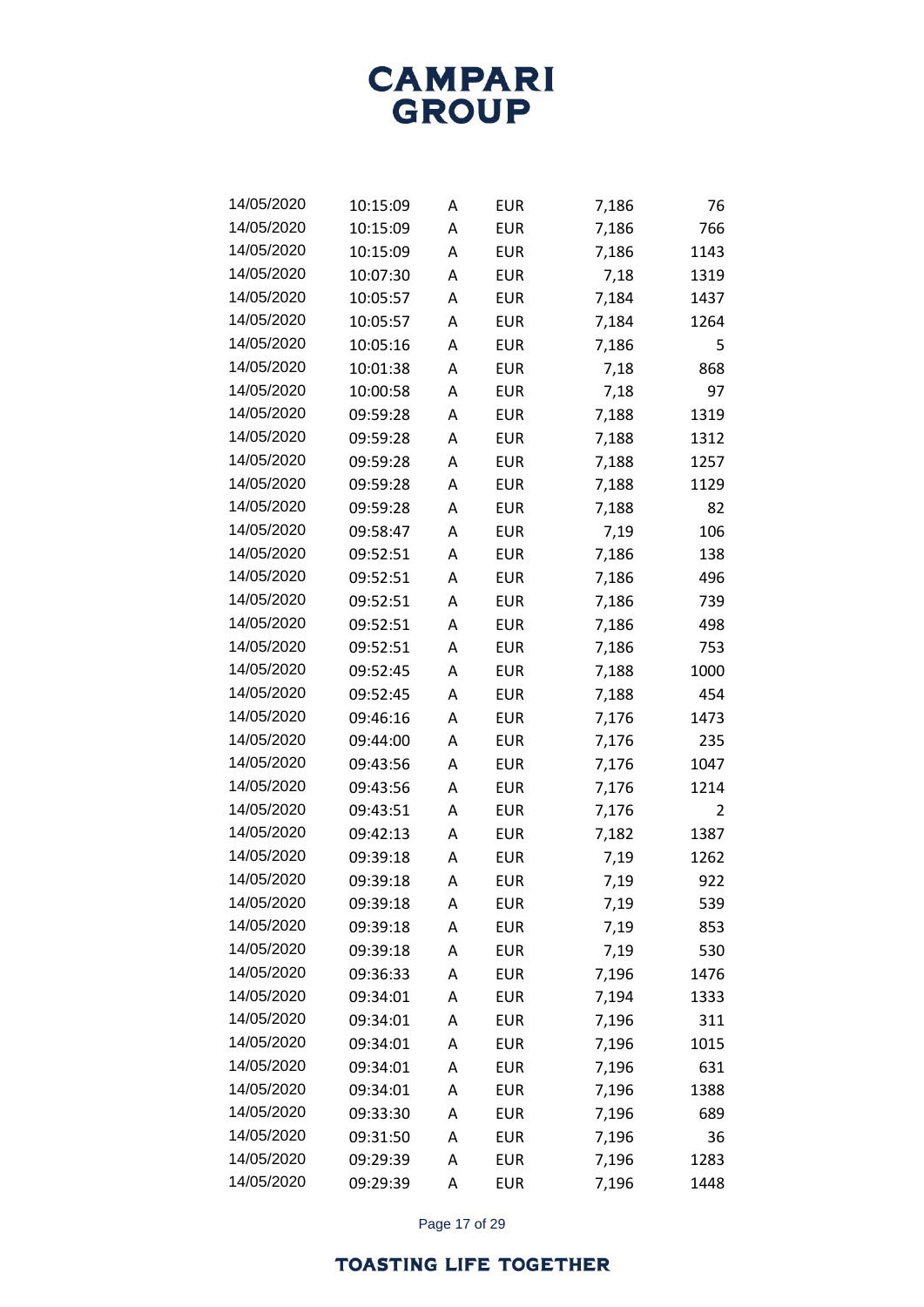

| 14/05/2020 | 09:29:39 | A | EUR        | 7,196 | 511  |
|------------|----------|---|------------|-------|------|
| 14/05/2020 | 09:29:39 | A | EUR        | 7,196 | 985  |
| 14/05/2020 | 09:26:02 | A | EUR        | 7,204 | 1205 |
| 14/05/2020 | 09:23:25 | A | EUR        | 7,202 | 1047 |
| 14/05/2020 | 09:22:31 | A | EUR        | 7,202 | 197  |
| 14/05/2020 | 09:19:36 | A | EUR        | 7,194 | 98   |
| 14/05/2020 | 09:19:36 | A | EUR        | 7,194 | 1239 |
| 14/05/2020 | 09:19:36 | A | EUR        | 7,194 | 1285 |
| 14/05/2020 | 09:15:53 | A | EUR        | 7,2   | 885  |
| 14/05/2020 | 09:15:53 | A | EUR        | 7,2   | 412  |
| 14/05/2020 | 09:15:53 | A | EUR        | 7,198 | 1267 |
| 14/05/2020 | 09:13:43 | А | EUR        | 7,2   | 1238 |
| 14/05/2020 | 09:09:56 | A | EUR        | 7,2   | 1204 |
| 14/05/2020 | 09:07:31 | A | <b>EUR</b> | 7,194 | 1446 |
| 14/05/2020 | 09:07:31 | A | EUR        | 7,194 | 722  |
| 14/05/2020 | 09:07:31 | А | EUR        | 7,194 | 700  |
| 14/05/2020 | 09:07:31 | А | EUR        | 7,192 | 1425 |
| 14/05/2020 | 09:07:31 | A | <b>EUR</b> | 7,192 | 1373 |
| 14/05/2020 | 09:07:31 | A | EUR        | 7,194 | 645  |
| 14/05/2020 | 09:07:31 | А | EUR        | 7,194 | 681  |
| 14/05/2020 | 09:06:32 | A | EUR        | 7,2   | 1463 |
| 14/05/2020 | 09:06:32 | A | EUR        | 7,2   | 136  |
| 14/05/2020 | 09:06:32 | A | EUR        | 7,2   | 1195 |
| 14/05/2020 | 09:06:32 | A | EUR        | 7,2   | 197  |
| 14/05/2020 | 09:06:22 | A | EUR        | 7,2   | 1092 |
| 14/05/2020 | 09:06:18 | A | EUR        | 7,204 | 1227 |
| 14/05/2020 | 09:06:18 | A | <b>EUR</b> | 7,204 | 1504 |
| 14/05/2020 | 09:05:21 | A | EUR        | 7,21  | 1477 |
| 14/05/2020 | 09:05:21 | A | EUR        | 7,21  | 1265 |
| 14/05/2020 | 09:05:21 | A | EUR        | 7,21  | 45   |
| 14/05/2020 | 09:03:23 | A | <b>EUR</b> | 7,198 | 685  |
| 14/05/2020 | 09:03:23 | Α | <b>EUR</b> | 7,198 | 1261 |
| 14/05/2020 | 09:03:23 | A | <b>EUR</b> | 7,198 | 1288 |
| 14/05/2020 | 09:02:49 | A | <b>EUR</b> | 7,2   | 1759 |
| 14/05/2020 | 09:02:02 | A | <b>EUR</b> | 7,194 | 365  |
| 14/05/2020 | 09:02:02 | A | <b>EUR</b> | 7,194 | 1390 |
| 14/05/2020 | 09:02:02 | A | <b>EUR</b> | 7,196 | 1094 |
| 14/05/2020 | 09:02:02 | A | <b>EUR</b> | 7,196 | 782  |
| 14/05/2020 | 09:02:02 | A | <b>EUR</b> | 7,196 | 338  |
| 14/05/2020 | 09:02:02 | Α | <b>EUR</b> | 7,196 | 654  |
| 14/05/2020 | 09:02:02 | A | <b>EUR</b> | 7,196 | 133  |
| 14/05/2020 | 09:01:48 | Α | <b>EUR</b> | 7,196 | 1236 |
| 14/05/2020 | 09:01:17 | А | <b>EUR</b> | 7,196 | 1270 |

Page 18 of 29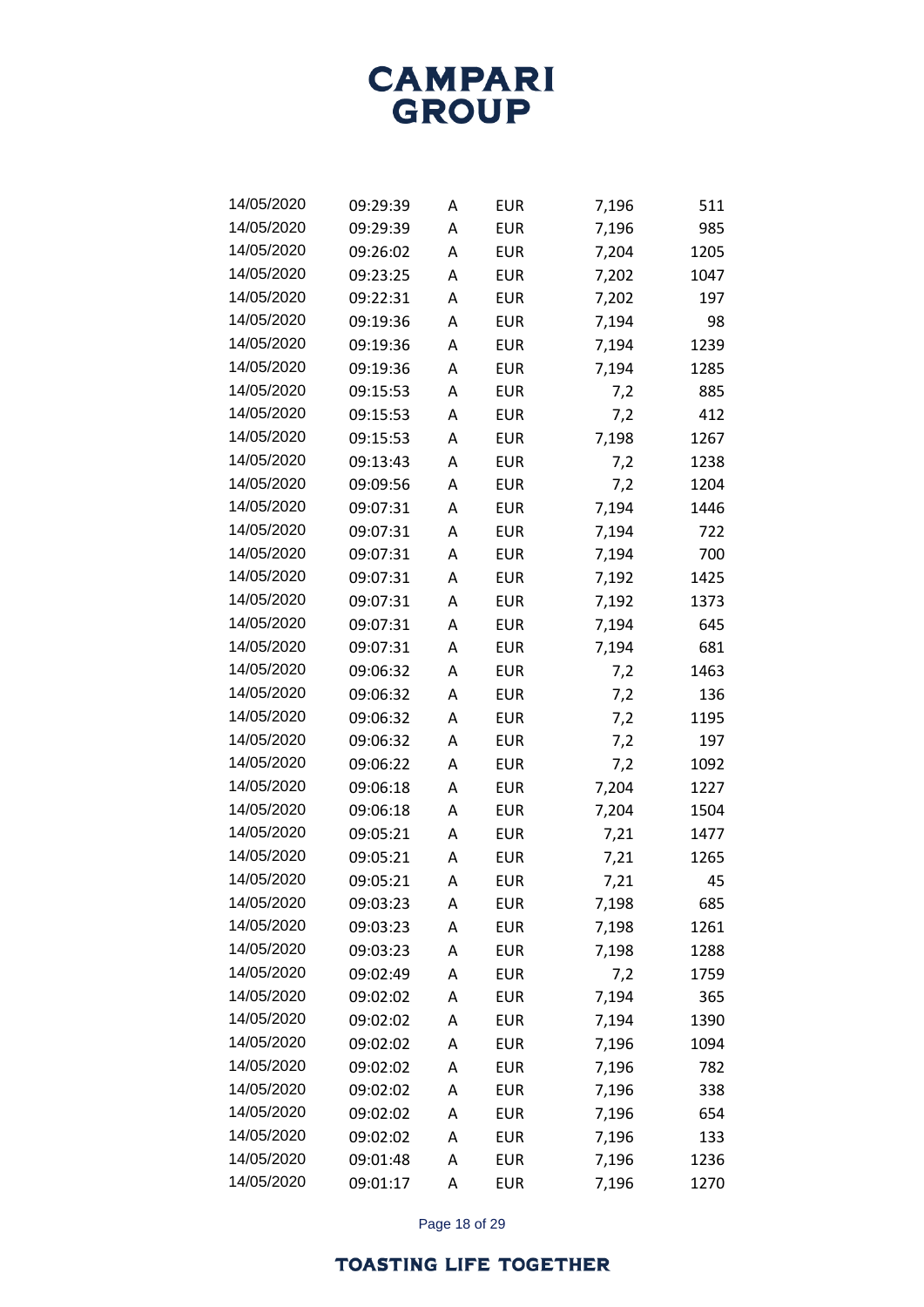

| 14/05/2020 | 09:00:52 | A | EUR        | 7,196 | 1394 |
|------------|----------|---|------------|-------|------|
| 14/05/2020 | 09:00:37 | A | EUR        | 7,2   | 1483 |
| 14/05/2020 | 09:00:06 | A | EUR        | 7,2   | 1498 |
| 14/05/2020 | 09:00:06 | A | EUR        | 7,2   | 1419 |
| 14/05/2020 | 09:00:06 | A | EUR        | 7,2   | 1469 |
| 14/05/2020 | 09:00:06 | A | EUR        | 7,2   | 1474 |
| 14/05/2020 | 09:00:06 | A | EUR        | 7,2   | 1382 |
| 14/05/2020 | 09:00:06 | A | EUR        | 7,2   | 1364 |
| 14/05/2020 | 09:00:06 | A | EUR        | 7,2   | 1235 |
| 14/05/2020 | 09:00:06 | A | EUR        | 7,202 | 1336 |
| 14/05/2020 | 08:58:09 | A | EUR        | 7,202 | 695  |
| 14/05/2020 | 08:58:09 | A | EUR        | 7,202 | 695  |
| 14/05/2020 | 08:58:09 | A | EUR        | 7,2   | 50   |
| 14/05/2020 | 08:57:13 | A | EUR        | 7,208 | 1082 |
| 14/05/2020 | 08:56:51 | A | EUR        | 7,21  | 660  |
| 14/05/2020 | 08:56:51 | A | EUR        | 7,21  | 793  |
| 14/05/2020 | 08:56:22 | A | EUR        | 7,208 | 353  |
| 14/05/2020 | 08:53:49 | A | <b>EUR</b> | 7,22  | 11   |
| 14/05/2020 | 08:53:32 | A | EUR        | 7,224 | 1109 |
| 14/05/2020 | 08:53:32 | A | EUR        | 7,224 | 373  |
| 14/05/2020 | 08:49:23 | A | EUR        | 7,232 | 1368 |
| 14/05/2020 | 08:44:45 | A | EUR        | 7,234 | 1467 |
| 14/05/2020 | 08:42:07 | A | EUR        | 7,238 | 1377 |
| 14/05/2020 | 08:41:29 | A | EUR        | 7,234 | 248  |
| 14/05/2020 | 08:41:29 | A | EUR        | 7,234 | 1463 |
| 14/05/2020 | 08:38:27 | A | EUR        | 7,232 | 1239 |
| 14/05/2020 | 08:33:42 | A | <b>EUR</b> | 7,22  | 350  |
| 14/05/2020 | 08:33:42 | A | EUR        | 7,22  | 1096 |
| 14/05/2020 | 08:31:46 | A | EUR        | 7,224 | 79   |
| 14/05/2020 | 08:31:46 | A | EUR        | 7,224 | 1120 |
| 14/05/2020 | 08:31:46 | A | <b>EUR</b> | 7,224 | 51   |
| 14/05/2020 | 08:27:54 | Α | <b>EUR</b> | 7,224 | 1260 |
| 14/05/2020 | 08:27:54 | A | <b>EUR</b> | 7,224 | 126  |
| 14/05/2020 | 08:27:13 | Α | <b>EUR</b> | 7,232 | 52   |
| 14/05/2020 | 08:27:13 | Α | <b>EUR</b> | 7,232 | 895  |
| 14/05/2020 | 08:27:13 | Α | <b>EUR</b> | 7,232 | 341  |
| 14/05/2020 | 08:26:51 | A | <b>EUR</b> | 7,234 | 51   |
| 14/05/2020 | 08:25:23 | Α | <b>EUR</b> | 7,24  | 1204 |
| 14/05/2020 | 08:21:16 | Α | <b>EUR</b> | 7,226 | 1442 |
| 14/05/2020 | 08:21:16 | Α | <b>EUR</b> | 7,226 | 1245 |
| 14/05/2020 | 08:16:41 | A | <b>EUR</b> | 7,218 | 248  |
| 14/05/2020 | 08:16:41 | A | <b>EUR</b> | 7,218 | 1151 |
| 14/05/2020 | 08:16:41 | Α | <b>EUR</b> | 7,218 | 529  |

Page 19 of 29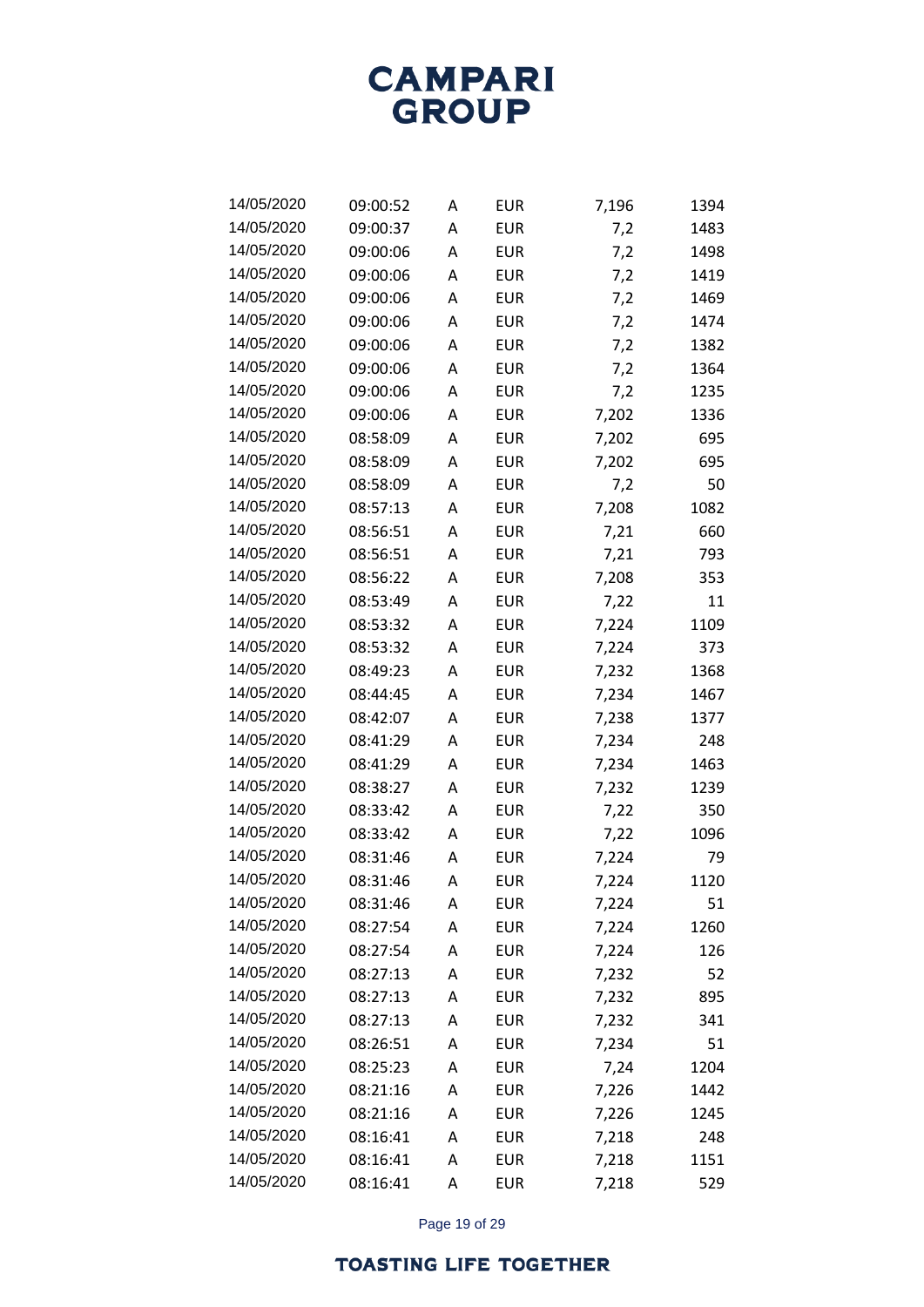

| 14/05/2020 | 08:16:41 | A | EUR        | 7,218 | 943  |
|------------|----------|---|------------|-------|------|
| 14/05/2020 | 08:15:01 | A | EUR        | 7,218 | 1212 |
| 14/05/2020 | 08:15:01 | A | <b>EUR</b> | 7,218 | 1404 |
| 14/05/2020 | 08:08:05 | A | EUR        | 7,2   | 854  |
| 14/05/2020 | 08:08:05 | A | EUR        | 7,198 | 500  |
| 14/05/2020 | 08:08:05 | A | EUR        | 7,194 | 127  |
| 14/05/2020 | 08:08:05 | A | EUR        | 7,194 | 840  |
| 14/05/2020 | 08:08:05 | A | EUR        | 7,194 | 386  |
| 14/05/2020 | 08:08:05 | A | <b>EUR</b> | 7,2   | 69   |
| 14/05/2020 | 08:08:05 | A | EUR        | 7,2   | 1151 |
| 14/05/2020 | 08:08:05 | A | <b>EUR</b> | 7,2   | 54   |
| 14/05/2020 | 08:08:05 | A | EUR        | 7,2   | 1191 |
| 14/05/2020 | 08:08:05 | A | EUR        | 7,2   | 109  |
| 14/05/2020 | 08:08:05 | A | EUR        | 7,2   | 1390 |
| 15/05/2020 | 16:29:10 | A | <b>EUR</b> | 6,93  | 825  |
| 15/05/2020 | 16:29:10 | A | EUR        | 6,93  | 104  |
| 15/05/2020 | 16:29:09 | A | EUR        | 6,93  | 761  |
| 15/05/2020 | 16:27:10 | A | EUR        | 6,91  | 700  |
| 15/05/2020 | 16:27:10 | A | <b>EUR</b> | 6,908 | 1098 |
| 15/05/2020 | 16:26:37 | A | EUR        | 6,912 | 1446 |
| 15/05/2020 | 16:26:37 | A | EUR        | 6,912 | 1335 |
| 15/05/2020 | 16:24:46 | A | EUR        | 6,924 | 1300 |
| 15/05/2020 | 16:24:00 | A | <b>EUR</b> | 6,926 | 1051 |
| 15/05/2020 | 16:22:34 | A | EUR        | 6,93  | 1485 |
| 15/05/2020 | 16:22:34 | A | EUR        | 6,93  | 1227 |
| 15/05/2020 | 16:20:51 | A | EUR        | 6,946 | 1222 |
| 15/05/2020 | 16:20:51 | Α | <b>EUR</b> | 6,946 | 1242 |
| 15/05/2020 | 16:20:06 | A | <b>EUR</b> | 6,946 | 82   |
| 15/05/2020 | 16:20:05 | A | <b>EUR</b> | 6,946 | 1218 |
| 15/05/2020 | 16:18:05 | A | EUR        | 6,966 | 7    |
| 15/05/2020 | 16:18:05 | Α | <b>EUR</b> | 6,966 | 1336 |
| 15/05/2020 | 16:17:20 | Α | <b>EUR</b> | 6,974 | 1445 |
| 15/05/2020 | 16:16:23 | Α | <b>EUR</b> | 6,976 | 1035 |
| 15/05/2020 | 16:15:03 | Α | <b>EUR</b> | 6,978 | 1316 |
| 15/05/2020 | 16:15:03 | Α | <b>EUR</b> | 6,978 | 1456 |
| 15/05/2020 | 16:13:52 | Α | <b>EUR</b> | 6,982 | 295  |
| 15/05/2020 | 16:13:52 | Α | <b>EUR</b> | 6,982 | 1364 |
| 15/05/2020 | 16:13:52 | Α | <b>EUR</b> | 6,982 | 1214 |
| 15/05/2020 | 16:13:31 | Α | <b>EUR</b> | 6,982 | 1060 |
| 15/05/2020 | 16:10:28 | Α | <b>EUR</b> | 6,972 | 1464 |
| 15/05/2020 | 16:10:16 | Α | <b>EUR</b> | 6,974 | 1452 |
| 15/05/2020 | 16:08:32 | Α | <b>EUR</b> | 6,972 | 500  |
| 15/05/2020 | 16:06:18 | Α | EUR        | 6,984 | 1311 |

Page 20 of 29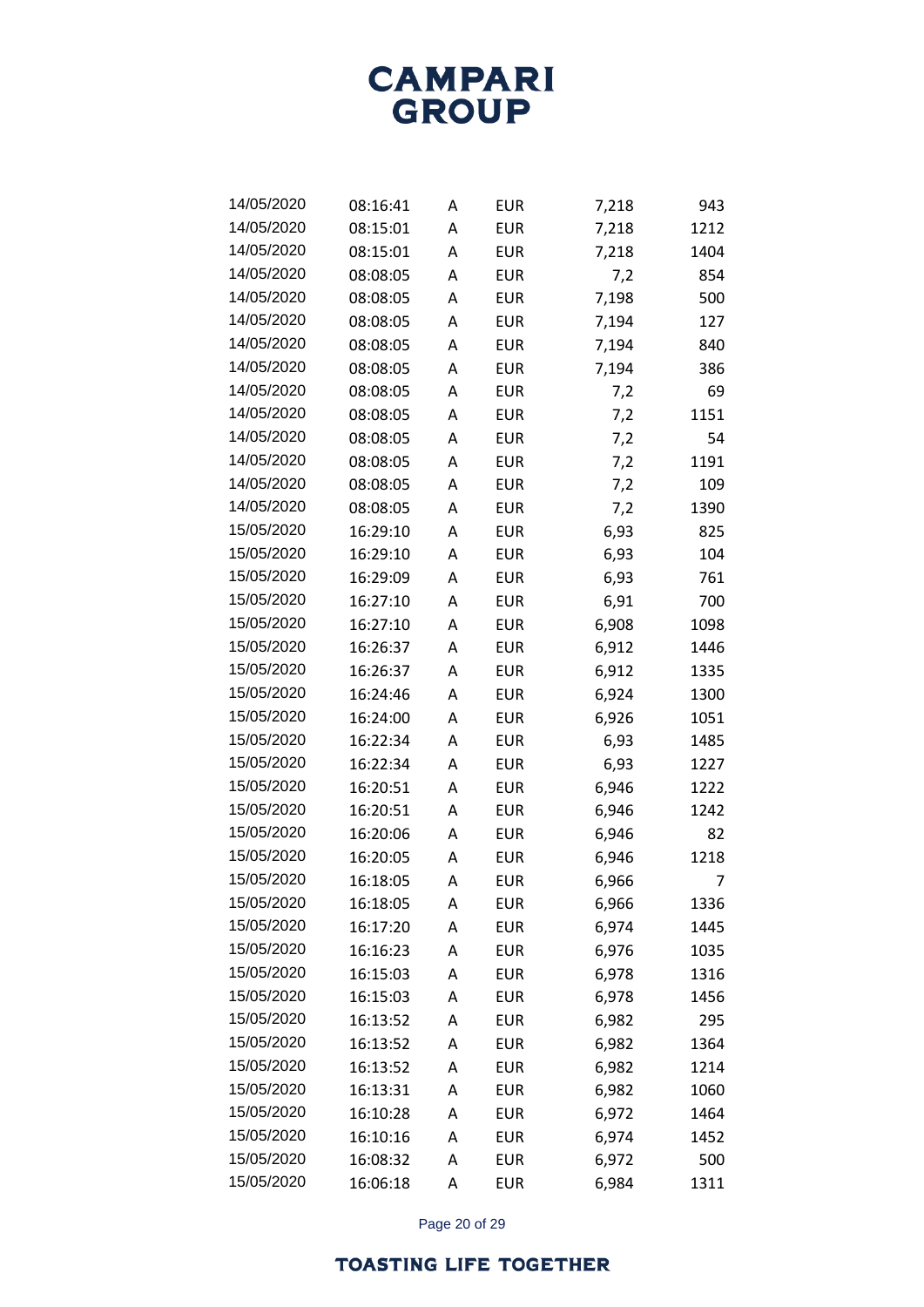

| 15/05/2020 | 16:06:18 | A | EUR        | 6,984 | 1508 |
|------------|----------|---|------------|-------|------|
| 15/05/2020 | 16:06:00 | A | EUR        | 6,988 | 91   |
| 15/05/2020 | 16:06:00 | A | EUR        | 6,988 | 1338 |
| 15/05/2020 | 16:03:34 | A | EUR        | 6,99  | 1446 |
| 15/05/2020 | 16:03:34 | A | EUR        | 6,99  | 1479 |
| 15/05/2020 | 16:01:53 | A | <b>EUR</b> | 6,982 | 1434 |
| 15/05/2020 | 15:59:23 | A | <b>EUR</b> | 7,014 | 1299 |
| 15/05/2020 | 15:59:23 | A | <b>EUR</b> | 7,014 | 1405 |
| 15/05/2020 | 15:59:23 | A | <b>EUR</b> | 7,014 | 1496 |
| 15/05/2020 | 15:56:56 | A | <b>EUR</b> | 6,984 | 1252 |
| 15/05/2020 | 15:56:56 | A | <b>EUR</b> | 6,984 | 1277 |
| 15/05/2020 | 15:52:54 | A | EUR        | 6,984 | 1420 |
| 15/05/2020 | 15:51:06 | A | <b>EUR</b> | 6,984 | 1365 |
| 15/05/2020 | 15:51:06 | A | <b>EUR</b> | 6,984 | 1413 |
| 15/05/2020 | 15:47:53 | A | <b>EUR</b> | 6,99  | 978  |
| 15/05/2020 | 15:47:53 | A | EUR        | 6,99  | 500  |
| 15/05/2020 | 15:47:53 | A | <b>EUR</b> | 6,988 | 1408 |
| 15/05/2020 | 15:47:53 | A | <b>EUR</b> | 6,99  | 1442 |
| 15/05/2020 | 15:47:53 | A | <b>EUR</b> | 6,99  | 1326 |
| 15/05/2020 | 15:44:09 | A | EUR        | 6,998 | 1262 |
| 15/05/2020 | 15:42:14 | A | <b>EUR</b> | 7     | 600  |
| 15/05/2020 | 15:42:14 | A | <b>EUR</b> | 7     | 375  |
| 15/05/2020 | 15:42:14 | A | <b>EUR</b> | 7,002 | 1269 |
| 15/05/2020 | 15:42:14 | A | EUR        | 7,002 | 992  |
| 15/05/2020 | 15:42:14 | A | <b>EUR</b> | 7,002 | 1413 |
| 15/05/2020 | 15:42:02 | A | <b>EUR</b> | 7,002 | 282  |
| 15/05/2020 | 15:41:32 | A | <b>EUR</b> | 7,004 | 1432 |
| 15/05/2020 | 15:41:32 | A | <b>EUR</b> | 7,004 | 1326 |
| 15/05/2020 | 15:34:00 | A | EUR        | 7     | 310  |
| 15/05/2020 | 15:34:00 | A | <b>EUR</b> | 6,998 | 700  |
| 15/05/2020 | 15:34:00 | A | <b>EUR</b> | 6,998 | 500  |
| 15/05/2020 | 15:32:04 | A | <b>EUR</b> | 7,004 | 1393 |
| 15/05/2020 | 15:31:46 | A | <b>EUR</b> | 7,02  | 1426 |
| 15/05/2020 | 15:31:44 | A | <b>EUR</b> | 7,022 | 1245 |
| 15/05/2020 | 15:30:59 | Α | <b>EUR</b> | 7,028 | 1405 |
| 15/05/2020 | 15:27:10 | A | <b>EUR</b> | 7,03  | 1465 |
| 15/05/2020 | 15:27:08 | Α | <b>EUR</b> | 7,03  | 1385 |
| 15/05/2020 | 15:27:08 | A | <b>EUR</b> | 7,03  | 1260 |
| 15/05/2020 | 15:27:07 | Α | <b>EUR</b> | 7,032 | 1484 |
| 15/05/2020 | 15:24:25 | A | <b>EUR</b> | 7,036 | 1432 |
| 15/05/2020 | 15:20:51 | A | <b>EUR</b> | 7,042 | 1491 |
| 15/05/2020 | 15:19:32 | A | <b>EUR</b> | 7,048 | 127  |
| 15/05/2020 | 15:19:32 | Α | <b>EUR</b> | 7,048 | 500  |

Page 21 of 29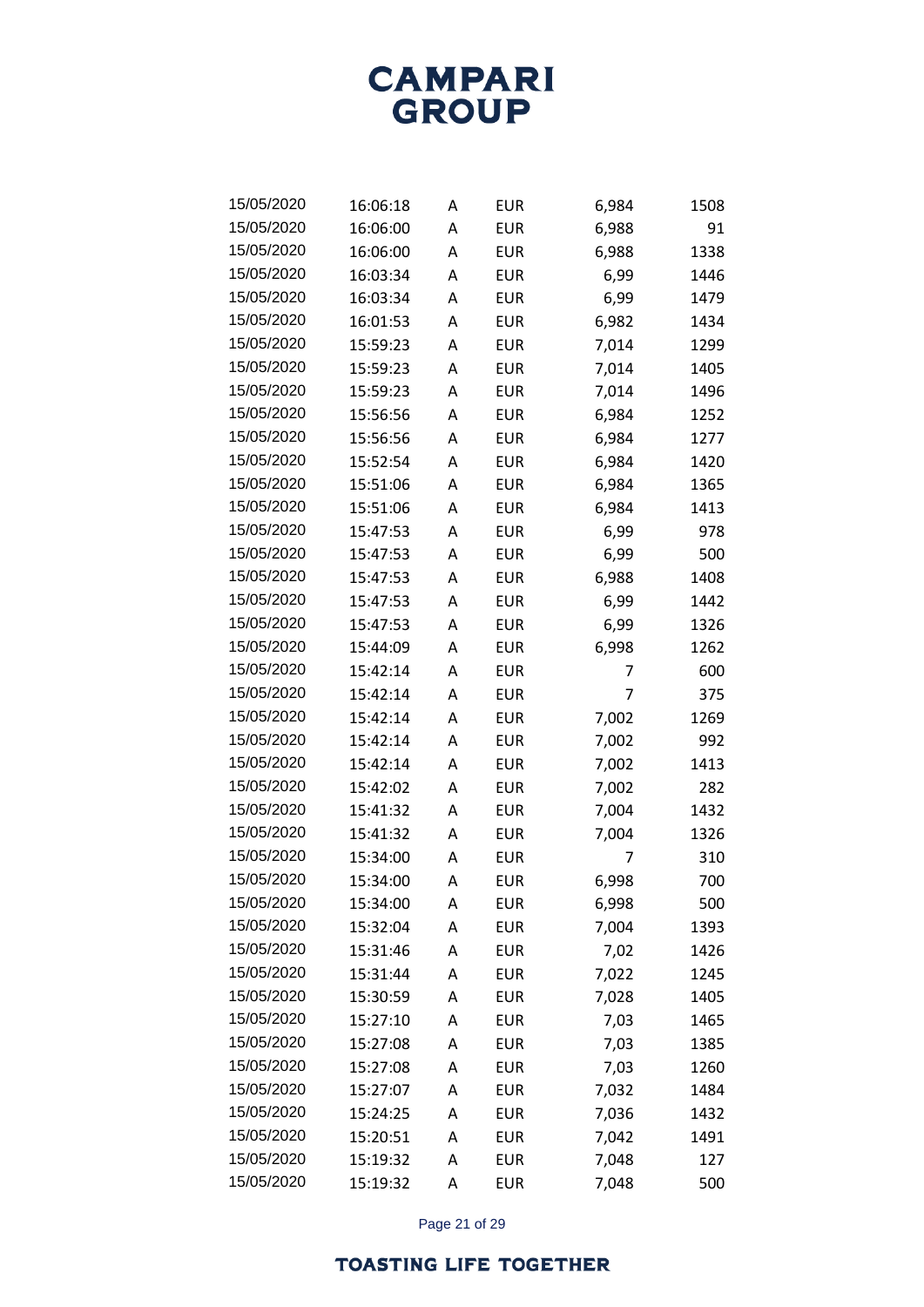

| 15/05/2020 | 15:19:32 | A | EUR        | 7,048 | 617  |
|------------|----------|---|------------|-------|------|
| 15/05/2020 | 15:19:32 | A | EUR        | 7,048 | 1474 |
| 15/05/2020 | 15:19:32 | A | EUR        | 7,048 | 1390 |
| 15/05/2020 | 15:19:32 | A | EUR        | 7,048 | 1350 |
| 15/05/2020 | 15:17:20 | A | EUR        | 7,056 | 1856 |
| 15/05/2020 | 15:17:20 | A | EUR        | 7,056 | 1286 |
| 15/05/2020 | 15:17:20 | A | <b>EUR</b> | 7,058 | 110  |
| 15/05/2020 | 15:17:20 | A | <b>EUR</b> | 7,058 | 1181 |
| 15/05/2020 | 15:17:20 | A | EUR        | 7,056 | 1342 |
| 15/05/2020 | 15:13:23 | A | EUR        | 7,048 | 1386 |
| 15/05/2020 | 15:13:23 | A | <b>EUR</b> | 7,048 | 1224 |
| 15/05/2020 | 15:07:53 | A | EUR        | 7,048 | 1217 |
| 15/05/2020 | 15:06:05 | A | EUR        | 7,068 | 1293 |
| 15/05/2020 | 15:06:03 | A | EUR        | 7,068 | 1183 |
| 15/05/2020 | 15:06:00 | A | <b>EUR</b> | 7,068 | 1411 |
| 15/05/2020 | 15:06:00 | A | EUR        | 7,068 | 88   |
| 15/05/2020 | 15:03:35 | A | EUR        | 7,056 | 1283 |
| 15/05/2020 | 15:03:35 | A | <b>EUR</b> | 7,056 | 29   |
| 15/05/2020 | 15:01:46 | А | <b>EUR</b> | 7,054 | 1114 |
| 15/05/2020 | 15:01:46 | A | EUR        | 7,06  | 1228 |
| 15/05/2020 | 15:01:46 | A | EUR        | 7,06  | 1369 |
| 15/05/2020 | 15:01:46 | A | EUR        | 7,06  | 1507 |
| 15/05/2020 | 15:01:46 | А | <b>EUR</b> | 7,06  | 1463 |
| 15/05/2020 | 15:01:45 | A | EUR        | 7,062 | 1305 |
| 15/05/2020 | 14:51:46 | A | EUR        | 7,042 | 636  |
| 15/05/2020 | 14:51:46 | A | EUR        | 7,042 | 661  |
| 15/05/2020 | 14:51:24 | A | EUR        | 7,044 | 1394 |
| 15/05/2020 | 14:51:24 | A | <b>EUR</b> | 7,044 | 1421 |
| 15/05/2020 | 14:51:24 | A | EUR        | 7,044 | 1506 |
| 15/05/2020 | 14:51:24 | A | EUR        | 7,044 | 1346 |
| 15/05/2020 | 14:44:42 | A | <b>EUR</b> | 7,046 | 1286 |
| 15/05/2020 | 14:44:42 | A | <b>EUR</b> | 7,046 | 1322 |
| 15/05/2020 | 14:44:38 | А | <b>EUR</b> | 7,048 | 1495 |
| 15/05/2020 | 14:44:38 | A | <b>EUR</b> | 7,05  | 1283 |
| 15/05/2020 | 14:44:38 | А | <b>EUR</b> | 7,05  | 1351 |
| 15/05/2020 | 14:44:38 | A | <b>EUR</b> | 7,05  | 1379 |
| 15/05/2020 | 14:44:38 | А | <b>EUR</b> | 7,05  | 1357 |
| 15/05/2020 | 14:42:22 | A | <b>EUR</b> | 7,034 | 1220 |
| 15/05/2020 | 14:34:14 | А | <b>EUR</b> | 7,026 | 500  |
| 15/05/2020 | 14:34:14 | A | <b>EUR</b> | 7,028 | 989  |
| 15/05/2020 | 14:34:01 | A | <b>EUR</b> | 7,032 | 626  |
| 15/05/2020 | 14:34:01 | A | <b>EUR</b> | 7,032 | 500  |
| 15/05/2020 | 14:34:01 | Α | <b>EUR</b> | 7,032 | 314  |

Page 22 of 29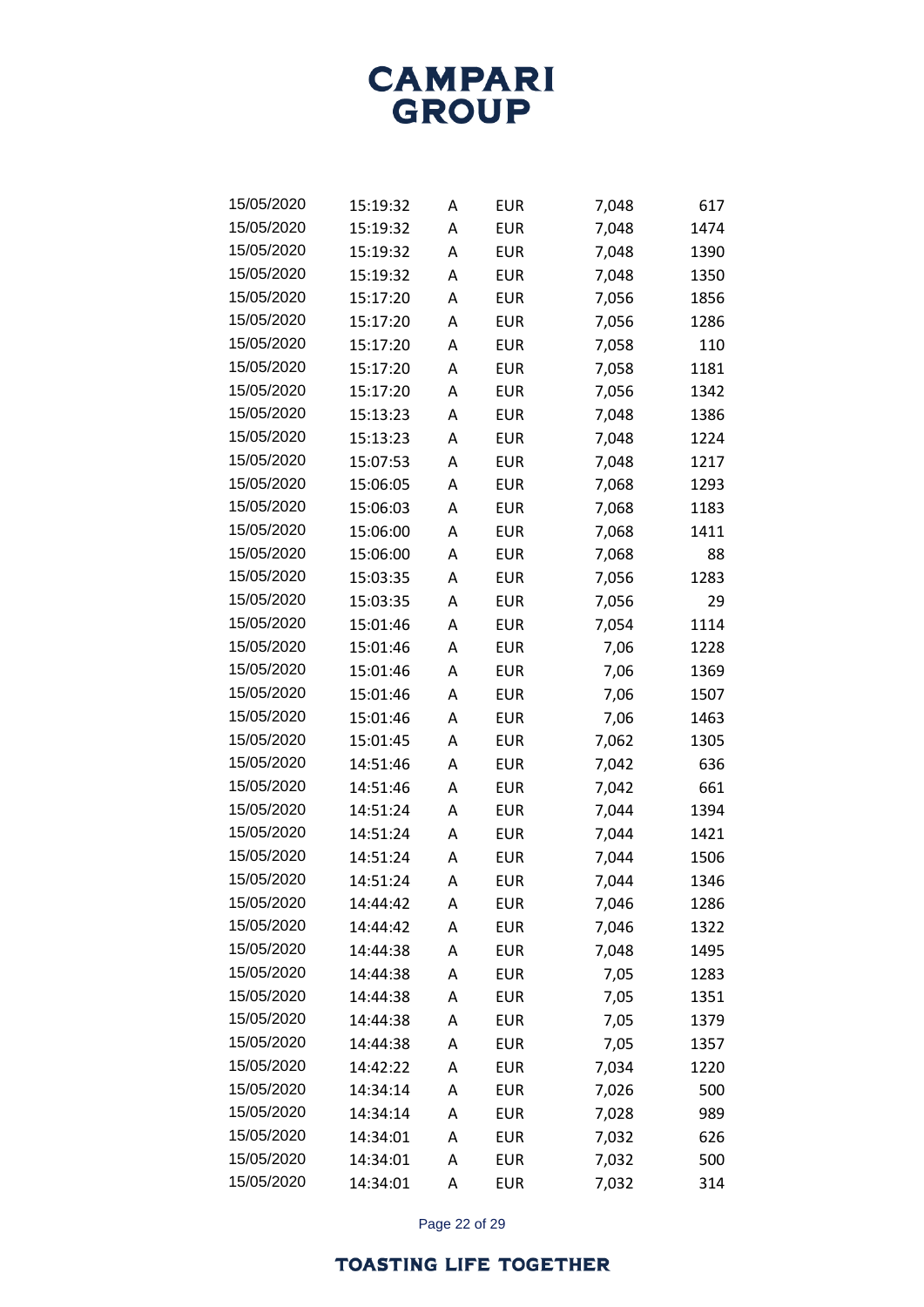

| 15/05/2020 | 14:34:01 | A | EUR        | 7,032 | 500  |
|------------|----------|---|------------|-------|------|
| 15/05/2020 | 14:31:53 | A | EUR        | 7,026 | 1230 |
| 15/05/2020 | 14:31:25 | A | <b>EUR</b> | 7,036 | 1358 |
| 15/05/2020 | 14:31:25 | A | EUR        | 7,036 | 1254 |
| 15/05/2020 | 14:31:25 | A | EUR        | 7,036 | 1452 |
| 15/05/2020 | 14:28:40 | A | <b>EUR</b> | 7,032 | 1319 |
| 15/05/2020 | 14:28:40 | A | <b>EUR</b> | 7,032 | 2181 |
| 15/05/2020 | 14:28:40 | A | EUR        | 7,032 | 47   |
| 15/05/2020 | 14:28:40 | A | <b>EUR</b> | 7,032 | 500  |
| 15/05/2020 | 14:23:29 | A | EUR        | 7,03  | 1308 |
| 15/05/2020 | 14:23:29 | A | <b>EUR</b> | 7,03  | 1433 |
| 15/05/2020 | 14:17:04 | A | EUR        | 7,032 | 1454 |
| 15/05/2020 | 14:17:04 | A | <b>EUR</b> | 7,032 | 1297 |
| 15/05/2020 | 14:16:49 | A | EUR        | 7,036 | 1122 |
| 15/05/2020 | 14:16:49 | А | <b>EUR</b> | 7,036 | 290  |
| 15/05/2020 | 14:16:49 | A | EUR        | 7,036 | 1390 |
| 15/05/2020 | 14:16:47 | A | <b>EUR</b> | 7,038 | 1343 |
| 15/05/2020 | 14:16:47 | A | EUR        | 7,038 | 1342 |
| 15/05/2020 | 14:06:17 | А | <b>EUR</b> | 7,022 | 1250 |
| 15/05/2020 | 14:06:17 | A | EUR        | 7,022 | 1259 |
| 15/05/2020 | 14:05:34 | A | EUR        | 7,024 | 1427 |
| 15/05/2020 | 14:01:52 | A | EUR        | 7,022 | 1384 |
| 15/05/2020 | 14:01:52 | А | <b>EUR</b> | 7,022 | 1219 |
| 15/05/2020 | 13:57:36 | A | EUR        | 7,022 | 1128 |
| 15/05/2020 | 13:57:36 | A | EUR        | 7,022 | 182  |
| 15/05/2020 | 13:57:35 | A | EUR        | 7,022 | 183  |
| 15/05/2020 | 13:56:31 | A | <b>EUR</b> | 7,024 | 1973 |
| 15/05/2020 | 13:56:23 | A | <b>EUR</b> | 7,028 | 494  |
| 15/05/2020 | 13:56:23 | A | EUR        | 7,028 | 1839 |
| 15/05/2020 | 13:56:23 | A | <b>EUR</b> | 7,028 | 500  |
| 15/05/2020 | 13:48:08 | A | <b>EUR</b> | 7,032 | 1079 |
| 15/05/2020 | 13:48:08 | Α | <b>EUR</b> | 7,032 | 226  |
| 15/05/2020 | 13:48:08 | А | <b>EUR</b> | 7,032 | 1441 |
| 15/05/2020 | 13:42:32 | A | <b>EUR</b> | 7,032 | 1015 |
| 15/05/2020 | 13:42:32 | А | <b>EUR</b> | 7,032 | 362  |
| 15/05/2020 | 13:42:24 | A | <b>EUR</b> | 7,034 | 448  |
| 15/05/2020 | 13:42:24 | А | <b>EUR</b> | 7,034 | 1000 |
| 15/05/2020 | 13:37:12 | A | <b>EUR</b> | 7,036 | 340  |
| 15/05/2020 | 13:37:12 | Α | <b>EUR</b> | 7,036 | 1016 |
| 15/05/2020 | 13:37:12 | A | <b>EUR</b> | 7,036 | 1504 |
| 15/05/2020 | 13:37:09 | А | <b>EUR</b> | 7,038 | 1449 |
| 15/05/2020 | 13:34:27 | A | <b>EUR</b> | 7,04  | 661  |
| 15/05/2020 | 13:34:27 | А | <b>EUR</b> | 7,04  | 600  |

Page 23 of 29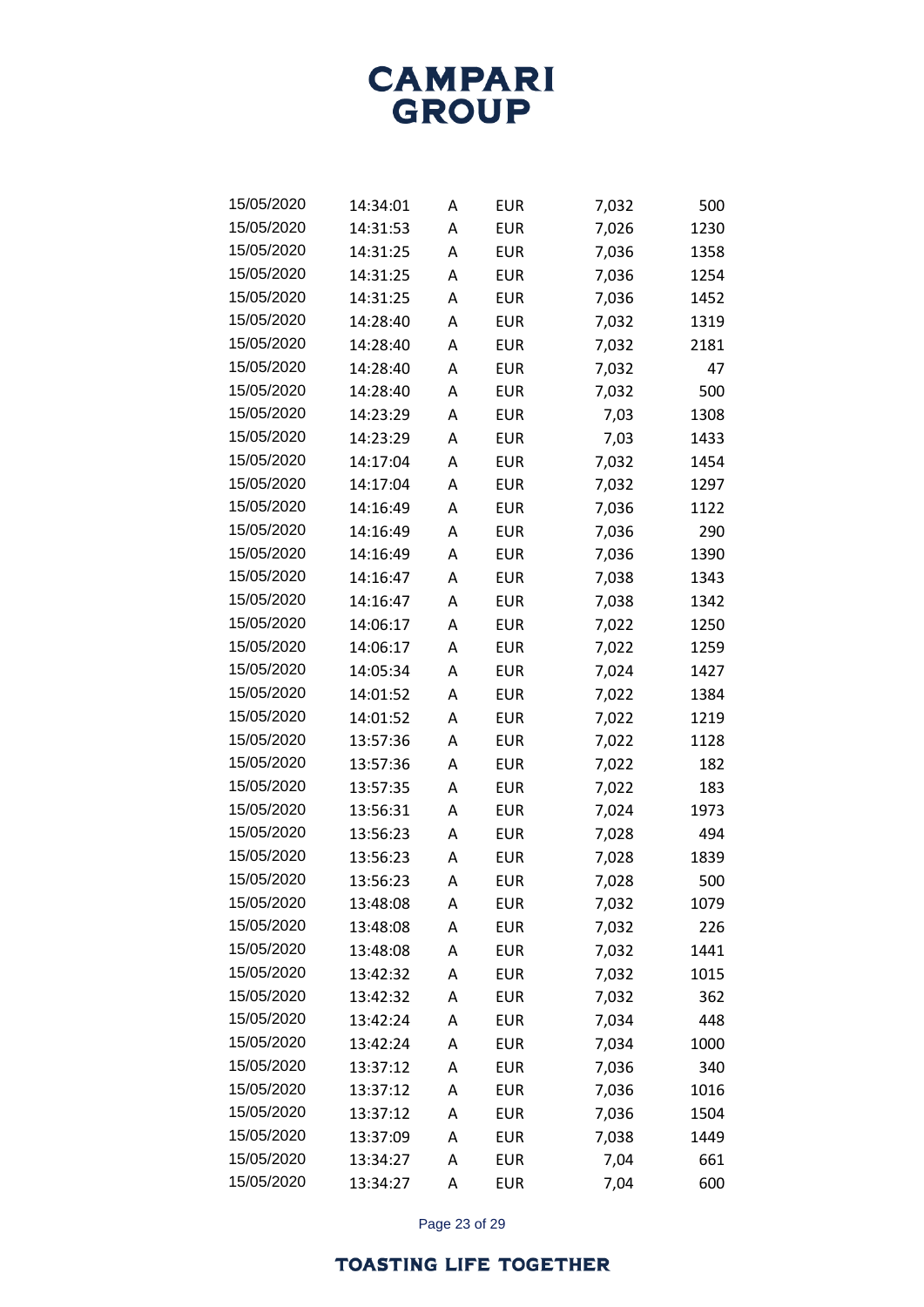

| 15/05/2020 | 13:34:27 | A | EUR        | 7,04  | 1354 |
|------------|----------|---|------------|-------|------|
| 15/05/2020 | 13:29:10 | A | EUR        | 7,054 | 1504 |
| 15/05/2020 | 13:29:10 | A | EUR        | 7,054 | 1443 |
| 15/05/2020 | 13:22:35 | A | EUR        | 7,06  | 1484 |
| 15/05/2020 | 13:22:35 | A | EUR        | 7,06  | 291  |
| 15/05/2020 | 13:22:35 | A | EUR        | 7,06  | 536  |
| 15/05/2020 | 13:22:35 | A | <b>EUR</b> | 7,06  | 500  |
| 15/05/2020 | 13:22:35 | A | EUR        | 7,06  | 1269 |
| 15/05/2020 | 13:22:35 | A | EUR        | 7,06  | 1453 |
| 15/05/2020 | 13:14:20 | A | EUR        | 7,066 | 863  |
| 15/05/2020 | 13:14:20 | A | EUR        | 7,066 | 500  |
| 15/05/2020 | 13:14:20 | A | EUR        | 7,068 | 114  |
| 15/05/2020 | 13:14:20 | A | EUR        | 7,068 | 364  |
| 15/05/2020 | 13:14:20 | A | <b>EUR</b> | 7,068 | 524  |
| 15/05/2020 | 13:14:20 | A | EUR        | 7,068 | 386  |
| 15/05/2020 | 13:14:20 | A | <b>EUR</b> | 7,068 | 1000 |
| 15/05/2020 | 13:14:03 | A | EUR        | 7,068 | 1545 |
| 15/05/2020 | 13:08:03 | A | <b>EUR</b> | 7,046 | 556  |
| 15/05/2020 | 13:02:02 | A | EUR        | 7,046 | 500  |
| 15/05/2020 | 13:02:02 | A | EUR        | 7,046 | 788  |
| 15/05/2020 | 13:02:02 | A | EUR        | 7,046 | 1217 |
| 15/05/2020 | 13:02:02 | A | EUR        | 7,046 | 90   |
| 15/05/2020 | 13:02:02 | A | EUR        | 7,046 | 1237 |
| 15/05/2020 | 12:59:44 | A | EUR        | 7,042 | 250  |
| 15/05/2020 | 12:57:28 | A | EUR        | 7,046 | 1448 |
| 15/05/2020 | 12:50:18 | A | EUR        | 7,054 | 1359 |
| 15/05/2020 | 12:50:18 | A | EUR        | 7,054 | 1214 |
| 15/05/2020 | 12:45:39 | A | EUR        | 7,054 | 1450 |
| 15/05/2020 | 12:45:39 | A | EUR        | 7,054 | 1491 |
| 15/05/2020 | 12:40:03 | Α | EUR        | 7,062 | 1474 |
| 15/05/2020 | 12:40:03 | Α | <b>EUR</b> | 7,062 | 1415 |
| 15/05/2020 | 12:40:03 | Α | <b>EUR</b> | 7,062 | 214  |
| 15/05/2020 | 12:40:03 | А | <b>EUR</b> | 7,062 | 1067 |
| 15/05/2020 | 12:32:17 | Α | <b>EUR</b> | 7,082 | 1507 |
| 15/05/2020 | 12:27:29 | А | <b>EUR</b> | 7,092 | 1380 |
| 15/05/2020 | 12:24:05 | Α | <b>EUR</b> | 7,076 | 139  |
| 15/05/2020 | 12:24:05 | А | <b>EUR</b> | 7,076 | 1332 |
| 15/05/2020 | 12:24:05 | Α | <b>EUR</b> | 7,076 | 168  |
| 15/05/2020 | 12:24:05 | Α | <b>EUR</b> | 7,076 | 229  |
| 15/05/2020 | 12:24:05 | Α | <b>EUR</b> | 7,076 | 912  |
| 15/05/2020 | 12:18:21 | А | <b>EUR</b> | 7,092 | 1294 |
| 15/05/2020 | 12:18:21 | Α | <b>EUR</b> | 7,092 | 1403 |
| 15/05/2020 | 12:12:42 | А | <b>EUR</b> | 7,07  | 1404 |

Page 24 of 29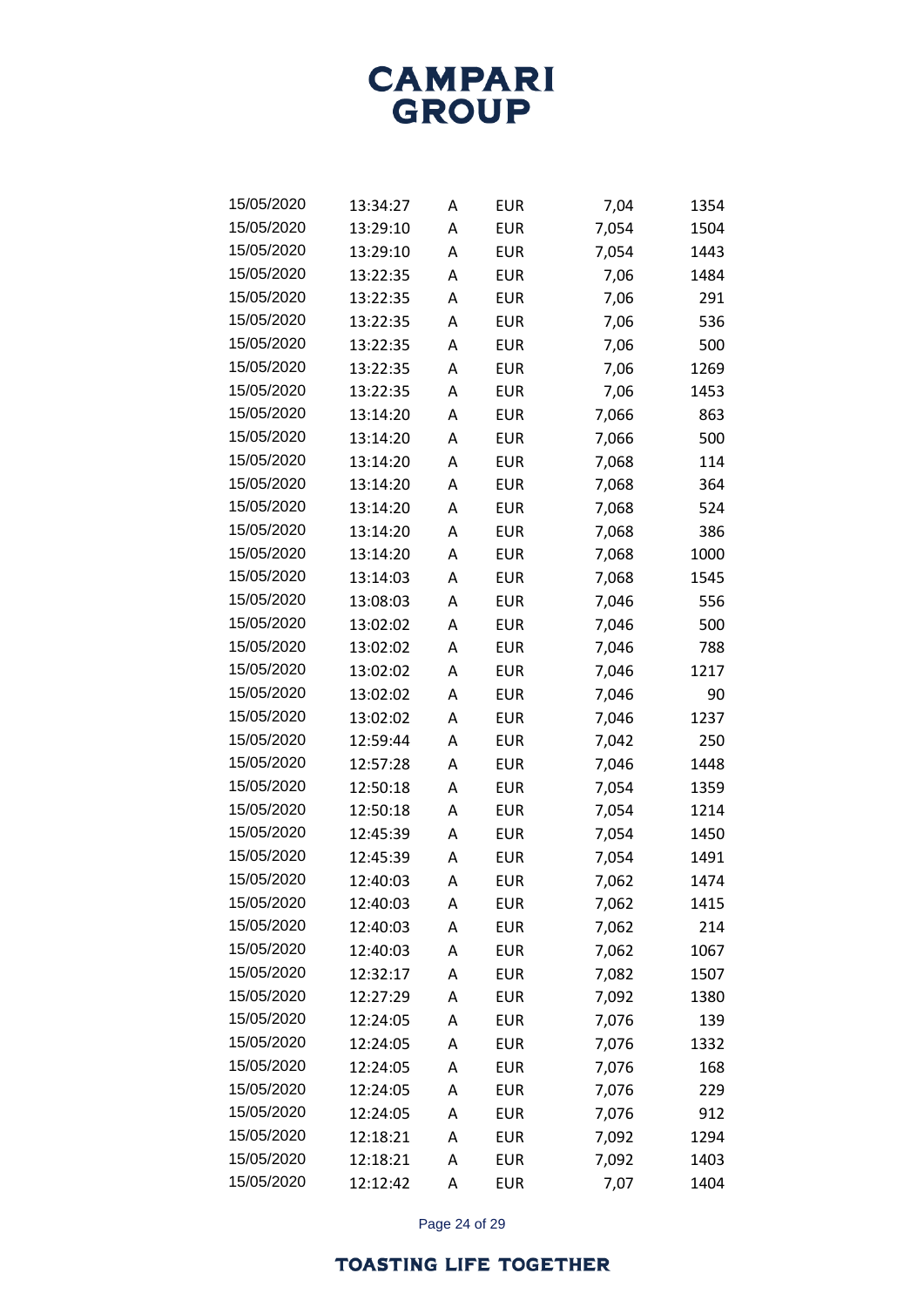**CAMPARI** GROUP

| 15/05/2020 | 12:12:42 | Α | EUR        | 7,07  | 132  |
|------------|----------|---|------------|-------|------|
| 15/05/2020 | 12:12:42 | A | <b>EUR</b> | 7,07  | 1163 |
| 15/05/2020 | 12:05:57 | Α | <b>EUR</b> | 7,05  | 1459 |
| 15/05/2020 | 12:02:45 | A | <b>EUR</b> | 7,066 | 602  |
| 15/05/2020 | 12:02:45 | Α | EUR        | 7,066 | 889  |
| 15/05/2020 | 11:58:42 | A | <b>EUR</b> | 7,066 | 1107 |
| 15/05/2020 | 11:58:42 | A | <b>EUR</b> | 7,066 | 465  |
| 15/05/2020 | 11:58:42 | А | <b>EUR</b> | 7,066 | 990  |
| 15/05/2020 | 11:58:42 | A | <b>EUR</b> | 7,066 | 200  |
| 15/05/2020 | 11:58:42 | A | <b>EUR</b> | 7,066 | 1352 |
| 15/05/2020 | 11:52:56 | A | EUR        | 7,07  | 90   |
| 15/05/2020 | 11:52:56 | А | <b>EUR</b> | 7,07  | 1348 |
| 15/05/2020 | 11:52:56 | Α | <b>EUR</b> | 7,07  | 394  |
| 15/05/2020 | 11:52:56 | A | <b>EUR</b> | 7,07  | 996  |
| 15/05/2020 | 11:52:56 | A | EUR        | 7,07  | 1322 |
| 15/05/2020 | 11:44:41 | А | <b>EUR</b> | 7,07  | 1502 |
| 15/05/2020 | 11:44:41 | A | <b>EUR</b> | 7,07  | 1018 |
| 15/05/2020 | 11:44:41 | A | <b>EUR</b> | 7,07  | 219  |
| 15/05/2020 | 11:40:19 | A | EUR        | 7,058 | 1314 |
| 15/05/2020 | 11:30:07 | А | <b>EUR</b> | 7,074 | 174  |
| 15/05/2020 | 11:30:07 | Α | <b>EUR</b> | 7,074 | 600  |
| 15/05/2020 | 11:30:07 | A | <b>EUR</b> | 7,074 | 500  |
| 15/05/2020 | 11:28:25 | Α | EUR        | 7,096 | 441  |
| 15/05/2020 | 11:28:25 | А | <b>EUR</b> | 7,096 | 179  |
| 15/05/2020 | 11:28:25 | Α | <b>EUR</b> | 7,096 | 200  |
| 15/05/2020 | 11:28:25 | A | <b>EUR</b> | 7,096 | 600  |
| 15/05/2020 | 11:28:25 | Α | EUR        | 7,096 | 500  |
| 15/05/2020 | 11:28:25 | A | <b>EUR</b> | 7,096 | 203  |
| 15/05/2020 | 11:28:25 | Α | EUR        | 7,094 | 500  |
| 15/05/2020 | 11:28:25 | A | EUR        | 7,096 | 797  |
| 15/05/2020 | 11:28:25 | Α | <b>EUR</b> | 7,092 | 1067 |
| 15/05/2020 | 11:28:25 | Α | <b>EUR</b> | 7,094 | 36   |
| 15/05/2020 | 11:28:25 | Α | <b>EUR</b> | 7,094 | 745  |
| 15/05/2020 | 11:28:25 | Α | <b>EUR</b> | 7,094 | 455  |
| 15/05/2020 | 11:28:25 | Α | <b>EUR</b> | 7,094 | 1224 |
| 15/05/2020 | 11:23:41 | Α | <b>EUR</b> | 7,092 | 400  |
| 15/05/2020 | 11:18:50 | Α | <b>EUR</b> | 7,094 | 1399 |
| 15/05/2020 | 11:18:33 | Α | <b>EUR</b> | 7,1   | 1434 |
| 15/05/2020 | 11:18:33 | Α | <b>EUR</b> | 7,1   | 624  |
| 15/05/2020 | 11:18:33 | Α | <b>EUR</b> | 7,1   | 745  |
| 15/05/2020 | 11:17:03 | Α | <b>EUR</b> | 7,104 | 1375 |
| 15/05/2020 | 11:15:31 | Α | <b>EUR</b> | 7,106 | 1582 |
| 15/05/2020 | 11:15:31 | Α | <b>EUR</b> | 7,108 | 1365 |

Page 25 of 29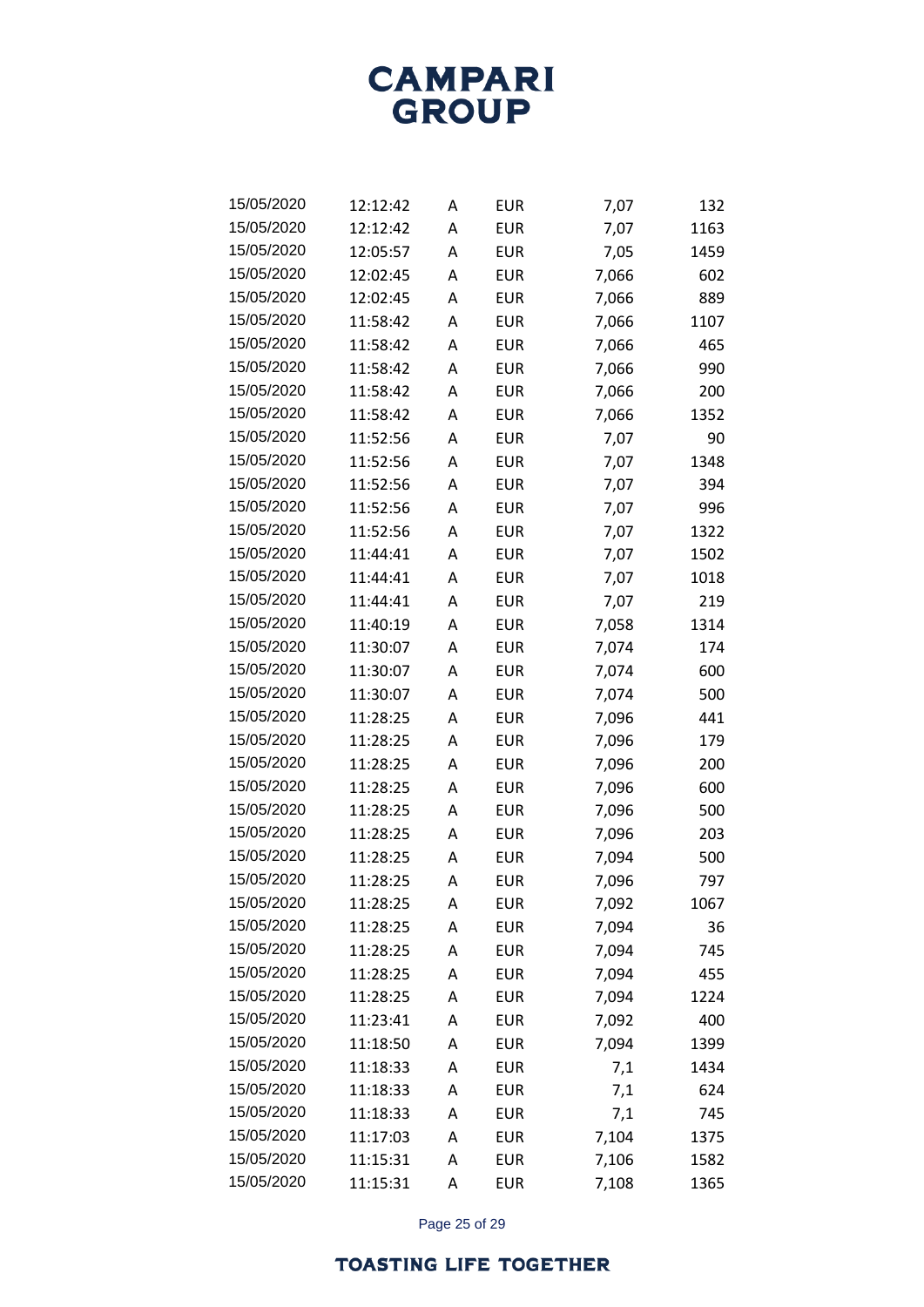**CAMPARI** GROUP

| 15/05/2020 | 11:14:25 | A | <b>EUR</b> | 7,108 | 1490 |
|------------|----------|---|------------|-------|------|
| 15/05/2020 | 11:14:25 | A | <b>EUR</b> | 7,108 | 86   |
| 15/05/2020 | 11:14:25 | A | EUR        | 7,108 | 1424 |
| 15/05/2020 | 11:00:31 | Α | <b>EUR</b> | 7,072 | 1361 |
| 15/05/2020 | 10:59:42 | A | <b>EUR</b> | 7,074 | 500  |
| 15/05/2020 | 10:59:42 | Α | <b>EUR</b> | 7,074 | 600  |
| 15/05/2020 | 10:55:39 | A | EUR        | 7,068 | 1048 |
| 15/05/2020 | 10:55:39 | A | <b>EUR</b> | 7,068 | 183  |
| 15/05/2020 | 10:54:39 | A | EUR        | 7,07  | 1258 |
| 15/05/2020 | 10:54:36 | Α | <b>EUR</b> | 7,078 | 1479 |
| 15/05/2020 | 10:54:36 | A | EUR        | 7,078 | 99   |
| 15/05/2020 | 10:54:36 | A | <b>EUR</b> | 7,078 | 1294 |
| 15/05/2020 | 10:54:36 | A | EUR        | 7,078 | 1290 |
| 15/05/2020 | 10:45:38 | Α | EUR        | 7,062 | 289  |
| 15/05/2020 | 10:44:55 | A | EUR        | 7,072 | 1213 |
| 15/05/2020 | 10:44:55 | Α | <b>EUR</b> | 7,072 | 235  |
| 15/05/2020 | 10:44:55 | A | EUR        | 7,072 | 839  |
| 15/05/2020 | 10:44:55 | Α | <b>EUR</b> | 7,072 | 325  |
| 15/05/2020 | 10:40:06 | A | EUR        | 7,07  | 1216 |
| 15/05/2020 | 10:40:06 | A | <b>EUR</b> | 7,07  | 1360 |
| 15/05/2020 | 10:40:06 | A | EUR        | 7,07  | 162  |
| 15/05/2020 | 10:36:21 | Α | EUR        | 7,068 | 1298 |
| 15/05/2020 | 10:36:21 | A | EUR        | 7,068 | 9    |
| 15/05/2020 | 10:36:21 | Α | <b>EUR</b> | 7,068 | 100  |
| 15/05/2020 | 10:36:21 | A | EUR        | 7,068 | 1359 |
| 15/05/2020 | 10:36:19 | Α | EUR        | 7,072 | 1443 |
| 15/05/2020 | 10:36:19 | A | EUR        | 7,074 | 1263 |
| 15/05/2020 | 10:24:21 | Α | EUR        | 7,092 | 1348 |
| 15/05/2020 | 10:21:39 | A | EUR        | 7,104 | 1419 |
| 15/05/2020 | 10:21:39 | A | EUR        | 7,104 | 1439 |
| 15/05/2020 | 10:21:39 | Α | <b>EUR</b> | 7,104 | 642  |
| 15/05/2020 | 10:21:39 | Α | <b>EUR</b> | 7,102 | 1229 |
| 15/05/2020 | 10:20:56 | Α | <b>EUR</b> | 7,114 | 1387 |
| 15/05/2020 | 10:20:54 | Α | <b>EUR</b> | 7,116 | 1382 |
| 15/05/2020 | 10:20:54 | Α | <b>EUR</b> | 7,116 | 124  |
| 15/05/2020 | 10:13:14 | Α | <b>EUR</b> | 7,124 | 1280 |
| 15/05/2020 | 10:10:36 | Α | <b>EUR</b> | 7,12  | 17   |
| 15/05/2020 | 10:10:36 | Α | <b>EUR</b> | 7,12  | 1442 |
| 15/05/2020 | 10:10:36 | Α | <b>EUR</b> | 7,122 | 59   |
| 15/05/2020 | 10:10:36 | Α | <b>EUR</b> | 7,122 | 1249 |
| 15/05/2020 | 10:10:36 | Α | <b>EUR</b> | 7,122 | 1501 |
| 15/05/2020 | 10:10:36 | Α | <b>EUR</b> | 7,122 | 1271 |
| 15/05/2020 | 10:04:55 | Α | <b>EUR</b> | 7,118 | 959  |

Page 26 of 29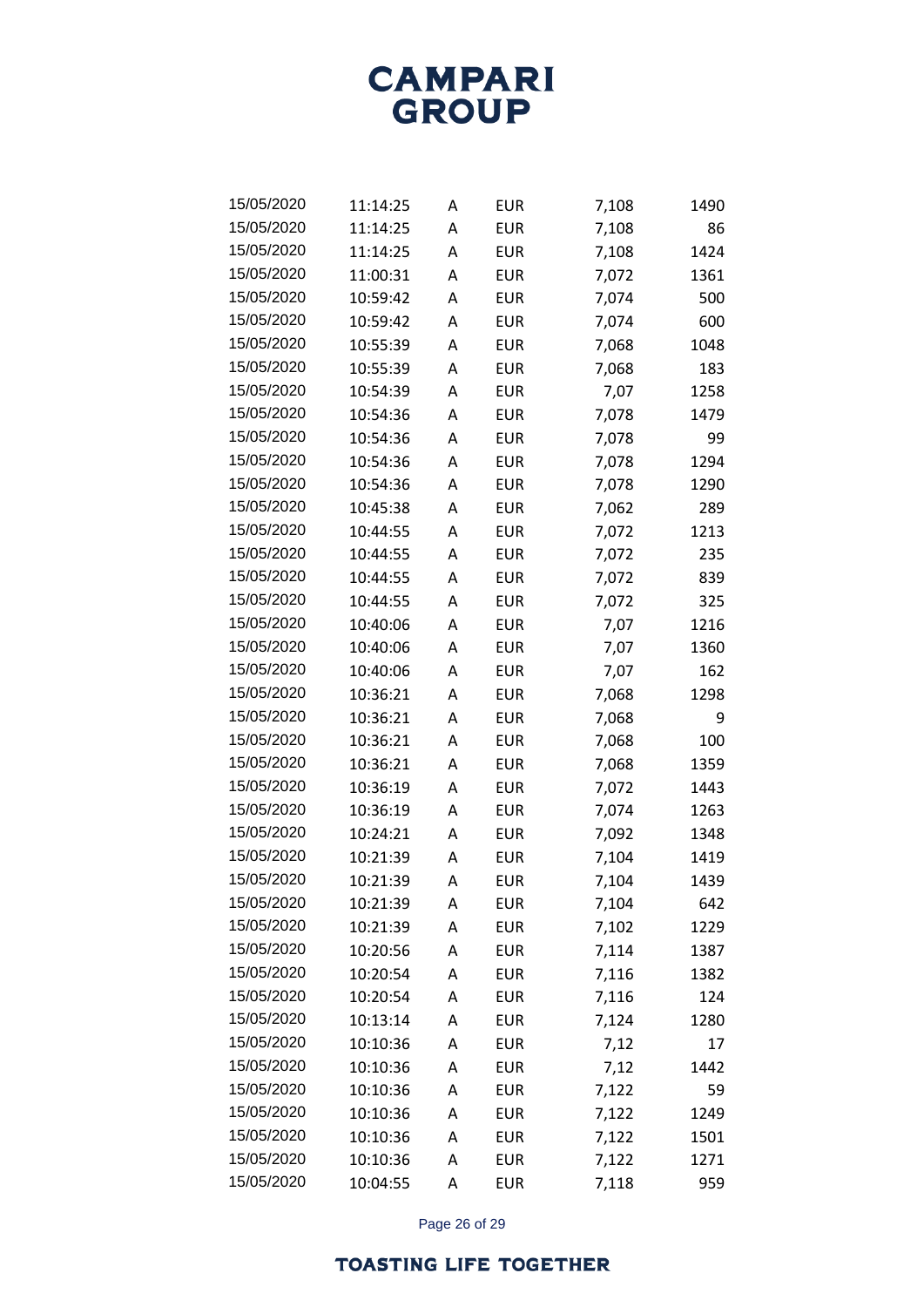

| 15/05/2020 | 10:04:28 | A | EUR        | 7,118 | 489  |
|------------|----------|---|------------|-------|------|
| 15/05/2020 | 10:03:56 | A | EUR        | 7,122 | 122  |
| 15/05/2020 | 10:03:56 | A | EUR        | 7,122 | 1281 |
| 15/05/2020 | 10:03:56 | A | EUR        | 7,122 | 483  |
| 15/05/2020 | 10:03:56 | A | EUR        | 7,122 | 882  |
| 15/05/2020 | 10:03:56 | A | EUR        | 7,122 | 1327 |
| 15/05/2020 | 10:03:56 | A | EUR        | 7,122 | 1355 |
| 15/05/2020 | 09:59:55 | A | EUR        | 7,116 | 1144 |
| 15/05/2020 | 09:51:32 | A | EUR        | 7,138 | 541  |
| 15/05/2020 | 09:51:32 | A | EUR        | 7,138 | 764  |
| 15/05/2020 | 09:51:32 | A | EUR        | 7,138 | 1223 |
| 15/05/2020 | 09:51:31 | A | EUR        | 7,138 | 1328 |
| 15/05/2020 | 09:50:01 | A | EUR        | 7,138 | 1308 |
| 15/05/2020 | 09:47:44 | A | EUR        | 7,144 | 1249 |
| 15/05/2020 | 09:47:44 | A | EUR        | 7,144 | 365  |
| 15/05/2020 | 09:47:44 | A | EUR        | 7,144 | 1067 |
| 15/05/2020 | 09:47:43 | A | EUR        | 7,146 | 1105 |
| 15/05/2020 | 09:47:43 | A | EUR        | 7,146 | 233  |
| 15/05/2020 | 09:47:43 | A | EUR        | 7,146 | 1447 |
| 15/05/2020 | 09:36:26 | A | EUR        | 7,164 | 820  |
| 15/05/2020 | 09:36:26 | A | EUR        | 7,164 | 500  |
| 15/05/2020 | 09:36:26 | A | EUR        | 7,162 | 1384 |
| 15/05/2020 | 09:33:06 | A | EUR        | 7,18  | 1411 |
| 15/05/2020 | 09:33:06 | A | EUR        | 7,18  | 1448 |
| 15/05/2020 | 09:33:06 | A | EUR        | 7,18  | 22   |
| 15/05/2020 | 09:28:36 | A | EUR        | 7,192 | 1299 |
| 15/05/2020 | 09:24:58 | A | <b>EUR</b> | 7,192 | 599  |
| 15/05/2020 | 09:24:53 | A | EUR        | 7,192 | 810  |
| 15/05/2020 | 09:24:53 | A | EUR        | 7,192 | 690  |
| 15/05/2020 | 09:24:50 | A | EUR        | 7,192 | 538  |
| 15/05/2020 | 09:22:59 | A | <b>EUR</b> | 7,192 | 1216 |
| 15/05/2020 | 09:22:21 | A | <b>EUR</b> | 7,196 | 603  |
| 15/05/2020 | 09:22:17 | A | <b>EUR</b> | 7,196 | 1430 |
| 15/05/2020 | 09:22:17 | A | <b>EUR</b> | 7,196 | 721  |
| 15/05/2020 | 09:20:55 | A | <b>EUR</b> | 7,192 | 793  |
| 15/05/2020 | 09:18:37 | Α | <b>EUR</b> | 7,178 | 4    |
| 15/05/2020 | 09:18:37 | A | <b>EUR</b> | 7,178 | 300  |
| 15/05/2020 | 09:13:20 | A | <b>EUR</b> | 7,172 | 352  |
| 15/05/2020 | 09:13:07 | A | <b>EUR</b> | 7,172 | 907  |
| 15/05/2020 | 09:13:07 | Α | <b>EUR</b> | 7,176 | 1245 |
| 15/05/2020 | 09:08:22 | A | <b>EUR</b> | 7,182 | 28   |
| 15/05/2020 | 09:08:22 | Α | <b>EUR</b> | 7,182 | 412  |
| 15/05/2020 | 09:08:21 | А | <b>EUR</b> | 7,182 | 1023 |

Page 27 of 29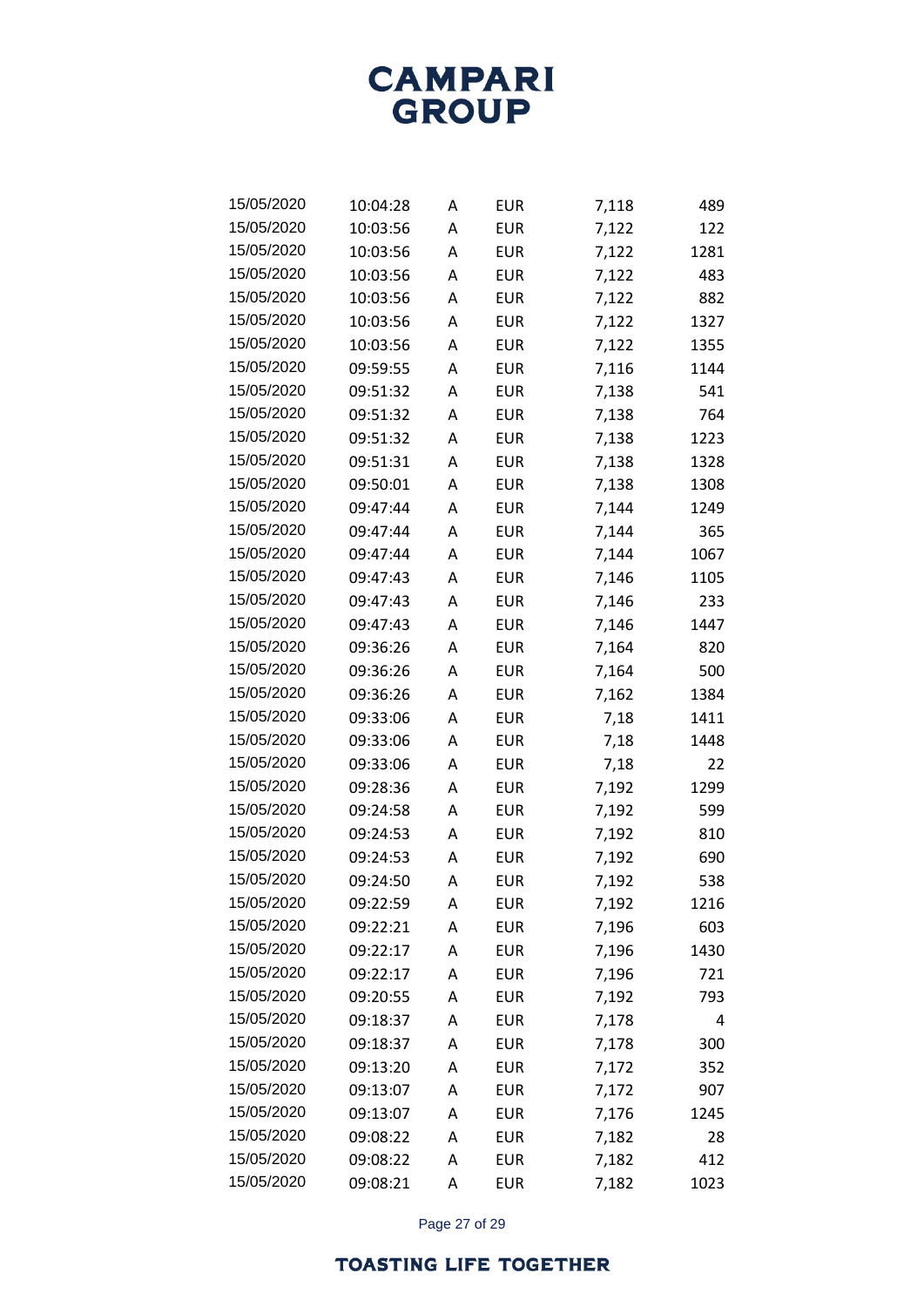

| 15/05/2020 | 09:08:21 | A | EUR        | 7,182 | 3    |
|------------|----------|---|------------|-------|------|
| 15/05/2020 | 09:08:21 | A | EUR        | 7,182 | 1434 |
| 15/05/2020 | 09:08:21 | A | <b>EUR</b> | 7,182 | 115  |
| 15/05/2020 | 09:08:21 | A | EUR        | 7,182 | 1227 |
| 15/05/2020 | 09:08:03 | A | EUR        | 7,182 | 1105 |
| 15/05/2020 | 09:07:50 | A | EUR        | 7,182 | 20   |
| 15/05/2020 | 08:58:36 | A | EUR        | 7,212 | 591  |
| 15/05/2020 | 08:58:32 | A | EUR        | 7,212 | 728  |
| 15/05/2020 | 08:54:29 | A | <b>EUR</b> | 7,21  | 1170 |
| 15/05/2020 | 08:54:02 | A | EUR        | 7,21  | 250  |
| 15/05/2020 | 08:51:34 | A | EUR        | 7,21  | 860  |
| 15/05/2020 | 08:51:21 | A | EUR        | 7,21  | 600  |
| 15/05/2020 | 08:50:59 | A | EUR        | 7,214 | 1246 |
| 15/05/2020 | 08:50:39 | A | <b>EUR</b> | 7,214 | 600  |
| 15/05/2020 | 08:45:30 | A | EUR        | 7,226 | 1374 |
| 15/05/2020 | 08:45:14 | A | <b>EUR</b> | 7,234 | 1379 |
| 15/05/2020 | 08:45:14 | A | <b>EUR</b> | 7,24  | 1742 |
| 15/05/2020 | 08:45:08 | A | <b>EUR</b> | 7,244 | 1349 |
| 15/05/2020 | 08:43:09 | A | EUR        | 7,236 | 1242 |
| 15/05/2020 | 08:42:28 | A | EUR        | 7,238 | 1709 |
| 15/05/2020 | 08:41:43 | A | EUR        | 7,242 | 1325 |
| 15/05/2020 | 08:41:43 | A | EUR        | 7,242 | 1533 |
| 15/05/2020 | 08:41:43 | A | EUR        | 7,242 | 200  |
| 15/05/2020 | 08:37:02 | A | EUR        | 7,226 | 1486 |
| 15/05/2020 | 08:37:02 | A | EUR        | 7,226 | 1474 |
| 15/05/2020 | 08:30:44 | A | EUR        | 7,234 | 688  |
| 15/05/2020 | 08:30:28 | A | <b>EUR</b> | 7,234 | 607  |
| 15/05/2020 | 08:29:00 | A | EUR        | 7,236 | 82   |
| 15/05/2020 | 08:29:00 | A | EUR        | 7,236 | 1360 |
| 15/05/2020 | 08:28:42 | A | EUR        | 7,252 | 2385 |
| 15/05/2020 | 08:28:41 | A | <b>EUR</b> | 7,25  | 1112 |
| 15/05/2020 | 08:28:41 | A | <b>EUR</b> | 7,25  | 174  |
| 15/05/2020 | 08:24:47 | A | <b>EUR</b> | 7,254 | 1000 |
| 15/05/2020 | 08:24:47 | A | <b>EUR</b> | 7,254 | 934  |
| 15/05/2020 | 08:24:47 | Α | <b>EUR</b> | 7,254 | 500  |
| 15/05/2020 | 08:24:45 | Α | <b>EUR</b> | 7,256 | 1955 |
| 15/05/2020 | 08:24:45 | Α | <b>EUR</b> | 7,256 | 500  |
| 15/05/2020 | 08:24:44 | A | <b>EUR</b> | 7,254 | 500  |
| 15/05/2020 | 08:24:20 | Α | <b>EUR</b> | 7,252 | 300  |
| 15/05/2020 | 08:24:03 | Α | <b>EUR</b> | 7,252 | 622  |
| 15/05/2020 | 08:24:03 | A | <b>EUR</b> | 7,252 | 700  |
| 15/05/2020 | 08:23:39 | Α | <b>EUR</b> | 7,242 | 178  |
| 15/05/2020 | 08:22:16 | Α | <b>EUR</b> | 7,236 | 1464 |

Page 28 of 29